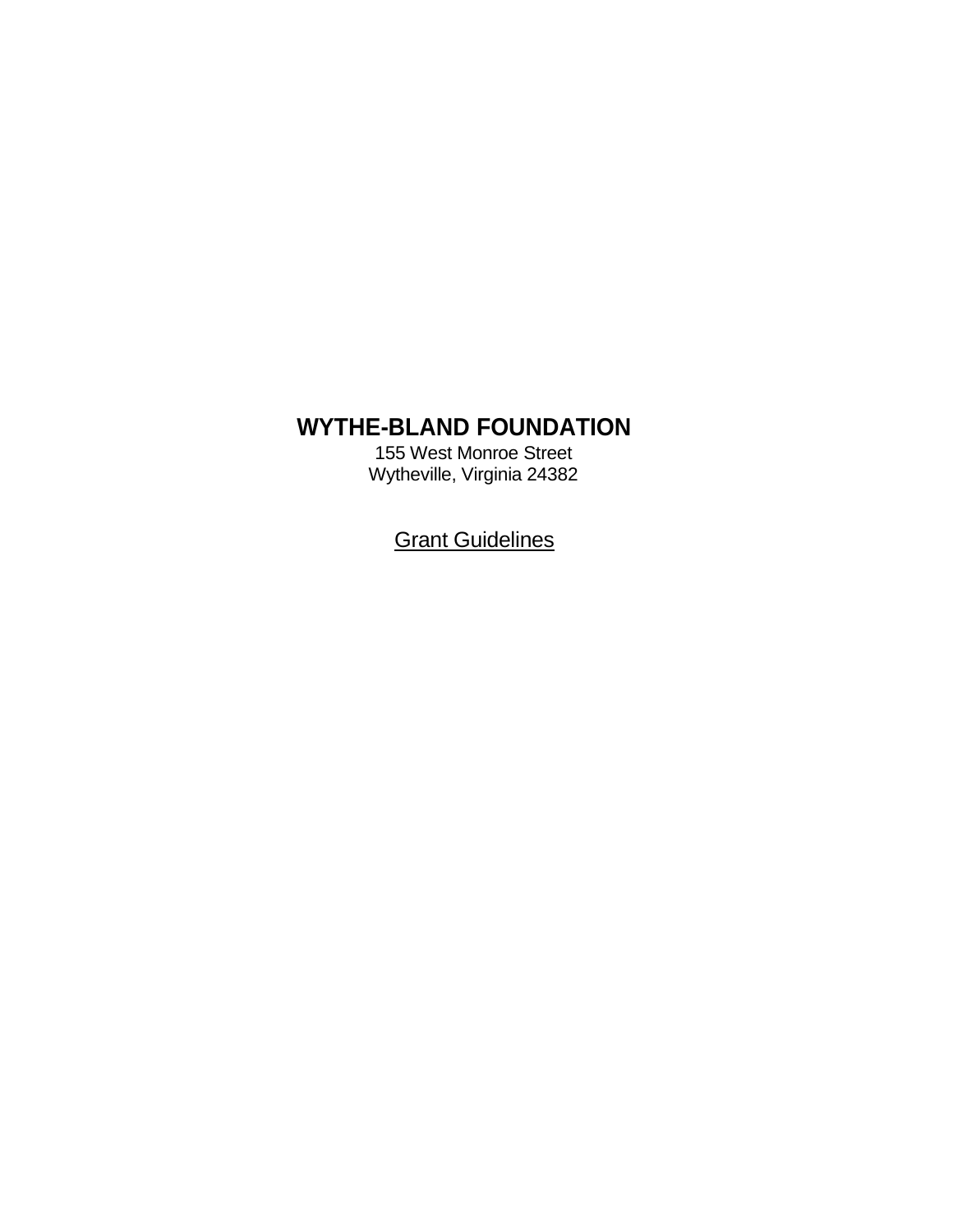#### **ABOUT WYTHE-BLAND FOUNDATION GRANTS**

The Wythe-Bland Foundation, a non-stock 501(c)(3) health legacy foundation, was created from the lease of Wythe County Community Hospital in 2005. It is managed by a Board of 13 members who are community leaders residing in Wythe and Bland counties. Board members serve without compensation. The foundation owns all of the real estate associated with the hospital and is responsible for ensuring tenant compliance with the terms of the lease agreement. This pre-paid lease created the charitable wealth that generates earnings from investments to provide grant resources to Wythe and Bland County eligible not-for-profit organizations. As a condition of the lease approval, by the Virginia Attorney General, awards are made for health, education, and welfare projects that provide essential services to the citizens in the two-county area with an emphasis on health. The Spending Policies and Community Investment Strategies of the foundation have been created to preserve the asset base as an enduring endowment; therefore, the investment for grants and management of the foundation are limited to approximately 5% of the value of the asset base annually.

Qualified organizations may apply for grants for new programs, current programs or establishing or investigating new programs. No grants will be awarded if the Foundation Grant Application and other requested information described in these guidelines are not provided. Verbal or written letters of request or other inquiries cannot be considered as, or substituted for a formal grant application. Applications must be complete by August  $1<sup>st</sup>$  with all forms accurate.

## **MISSION STATEMENT**

*Providing opportunities for innovation and collaboration to promote a healthier community*

## **VISION STATEMENT**

 *Our vision is to be a part of a thriving community that meets the health, education, and wellness needs of all our citizens*

#### **CORE VALUE STATEMENT**

*We value above all else:*

- *Integrity*
- *Fairness*
- *Innovation and Collaboration*
- *Compassion and Commitment*
- *Our Partners' Missions*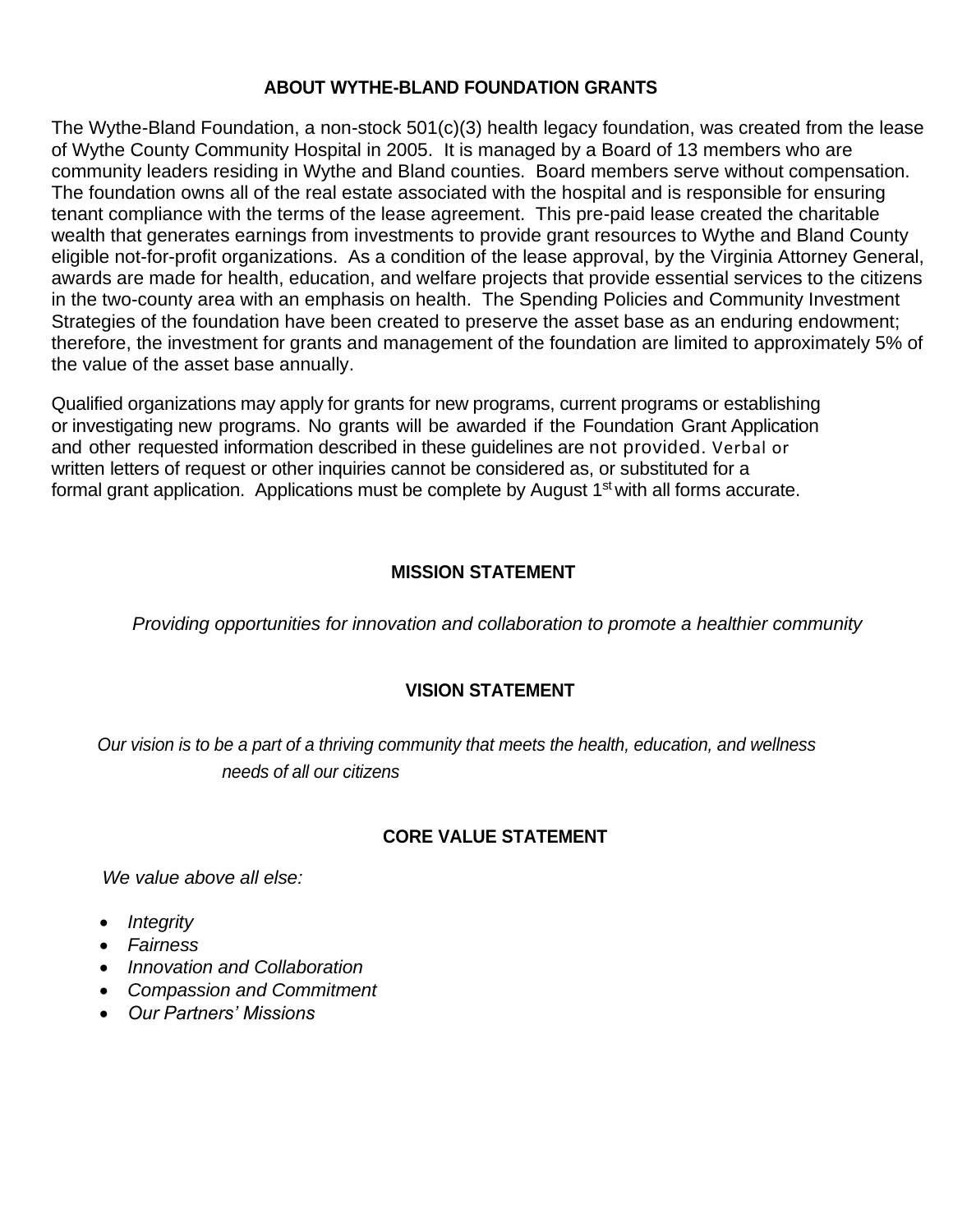## **AREAS OF INTEREST**

The Board of Directors of the Foundation will only approve grants to those identified as 501 IRS designated organizations (or government entities) serving Wythe County and Bland County, Virginia that support, promote, and/or further the Foundation's mission.

The Foundation awards grants to organizations meeting its eligibility criteria in Wythe and Bland Counties. These projects include, but are not limited to, the following:

- Projects that promote or improve the health of citizens in Wythe and Bland Counties
- Projects that promote or improve the education of citizens in Wythe and Bland Counties
- Projects that directly serve citizens unable to afford basic and essential services in Wythe and Bland Counties

# **GRANT PRIORITIES-GENERAL GUIDELINES**

The Board, in making grant decisions, will place the greatest priority on projects that:

- Directly provide health services to low-income, underinsured, or uninsured citizens of Wythe and Bland Counties
- Contain matching funds from other sources (do not include in-kind contribution)
- Are not of a recurring nature unless the project and the need(s) it serves requires otherwise, and is properly documented
- Ensures measurable outcomes and objectives data can be accurately measured
- Provides evidence of feasibility and sustainability of the proposed project
- Complies with Wythe-Bland Foundation's grant guidelines
- Does not result in a duplication of services provided by another agency

# **GRANT PRIORITIES-SPECIFIC GUIDELINES**

As the Board evaluates the merits of grant applications, areas of specific interest and high priority will include projects that address, in specific ways:

- Healthcare needs of the underprivileged, underinsured, and uninsured
- Adult and childhood obesity
- Health and nutritional needs
- Dental care
- Mental health
- Health education
- Education
- Substance abuse prevention
- Environmental health
- Improving the quality of life in Wythe and Bland Counties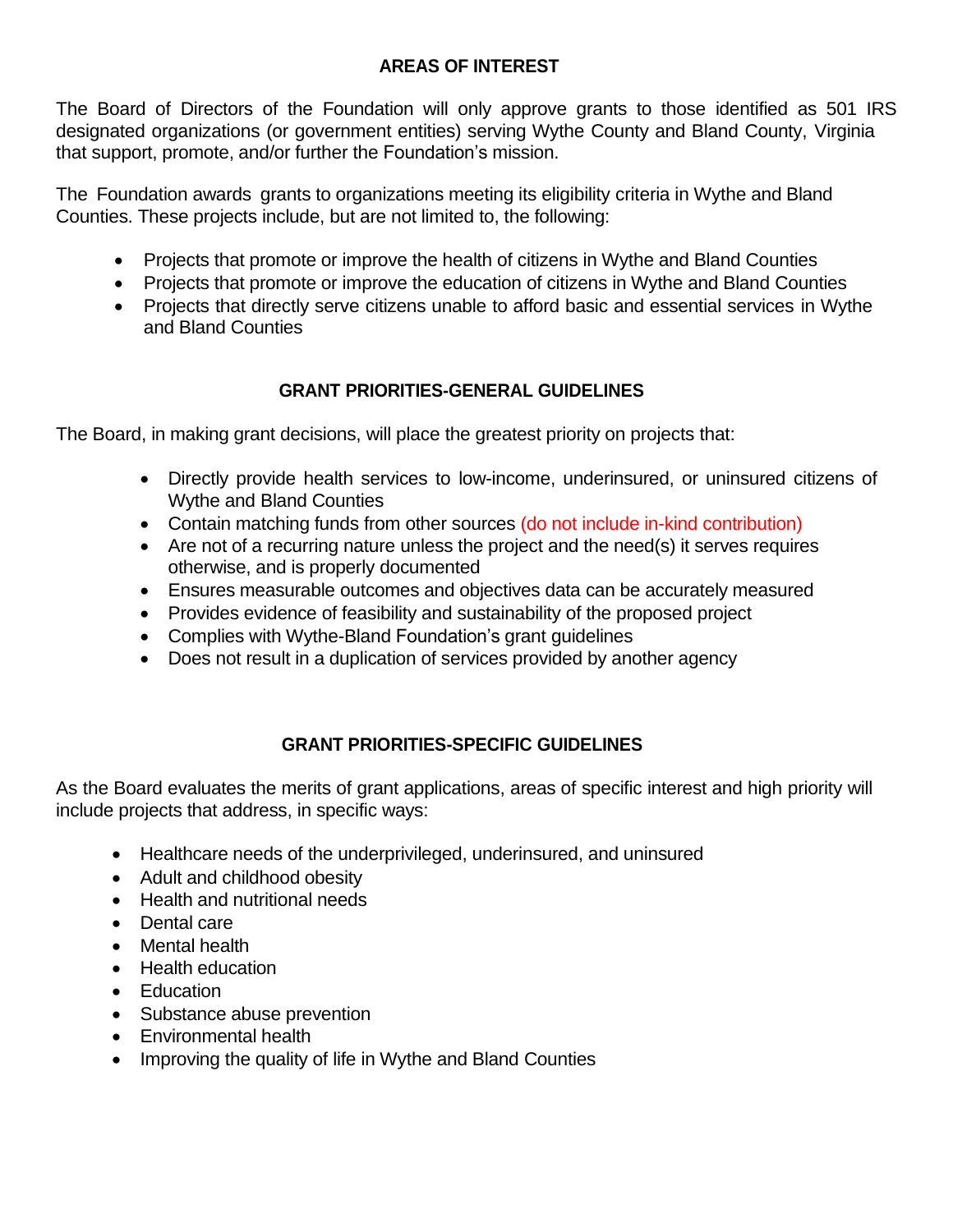#### **GRANT RESTRICTIONS**

To comply with federal guidelines and legal restrictions, the foundation will not fund and will deny the following types of grants:

- Grants to individuals
- Grants to organizations for projects serving the population outside of Wythe or Bland **Counties**
- Grants to government entities for purposes that are identified as typical government financial responsibilities
- Grants to religious organizations for religious purposes
- Grants to endowments, or other discretionary funding pools
- Grants for fund-raisers, or other ticketed special events
- Grants for political purposes or for lobbying activities
- Grants for debt reduction
- Grants for the purchase of vehicles
- Grants for projects unrelated to the Foundation's mission, vision, or purpose
- Grants supplanting other funds
- Grants to fund applicant's employment or project administration fee

# **FUNDING LEVEL**

At the present time the foundation has not set limits on the size of grants. The foundation does, however, reserve the right to set upper or lower limits on the size of grants in order to promote efficiency in grant administration, provide for financial stability, and to ensure that there are adequate funds to support both current and long-term projects deemed a priority by the Board. Generally, funding levels for grant distribution during a fiscal year is expected to be approximately five percent (5%), including the cost of operations, of the total value of the foundation's endowment.

Grants will normally be awarded on an annual basis, October 1 to September 30; however, the Board may consider multiyear grants. Grant applications seeking matching funds must provide written documentation from the other contributor(s) or the Board may make the foundation's grant contingent on receipt of such matching contribution(s). The documentation may include a letter or resolution from the other contributor(s). The Board reserves the right to request additional documentation of expenditures, including, but not limited to cancelled checks or expenditure certifications and to require project status reports and periodic update.

# **GRANT FUNDING CYCLE**

Grant Applications are reviewed one (1) time per year to consider recommendations for funding. All grant applications must be submitted via e-mail or postmarked on or before the Grant Application due date. The grant application and all requested information must be complete prior to the Application due date to be considered in the Grant Review Cycle. Applications which are not timely submitted will not be considered in the current Grant Cycle unless a new application is submitted by the Grant Application Due Date for such subsequent Grant Review Cycle.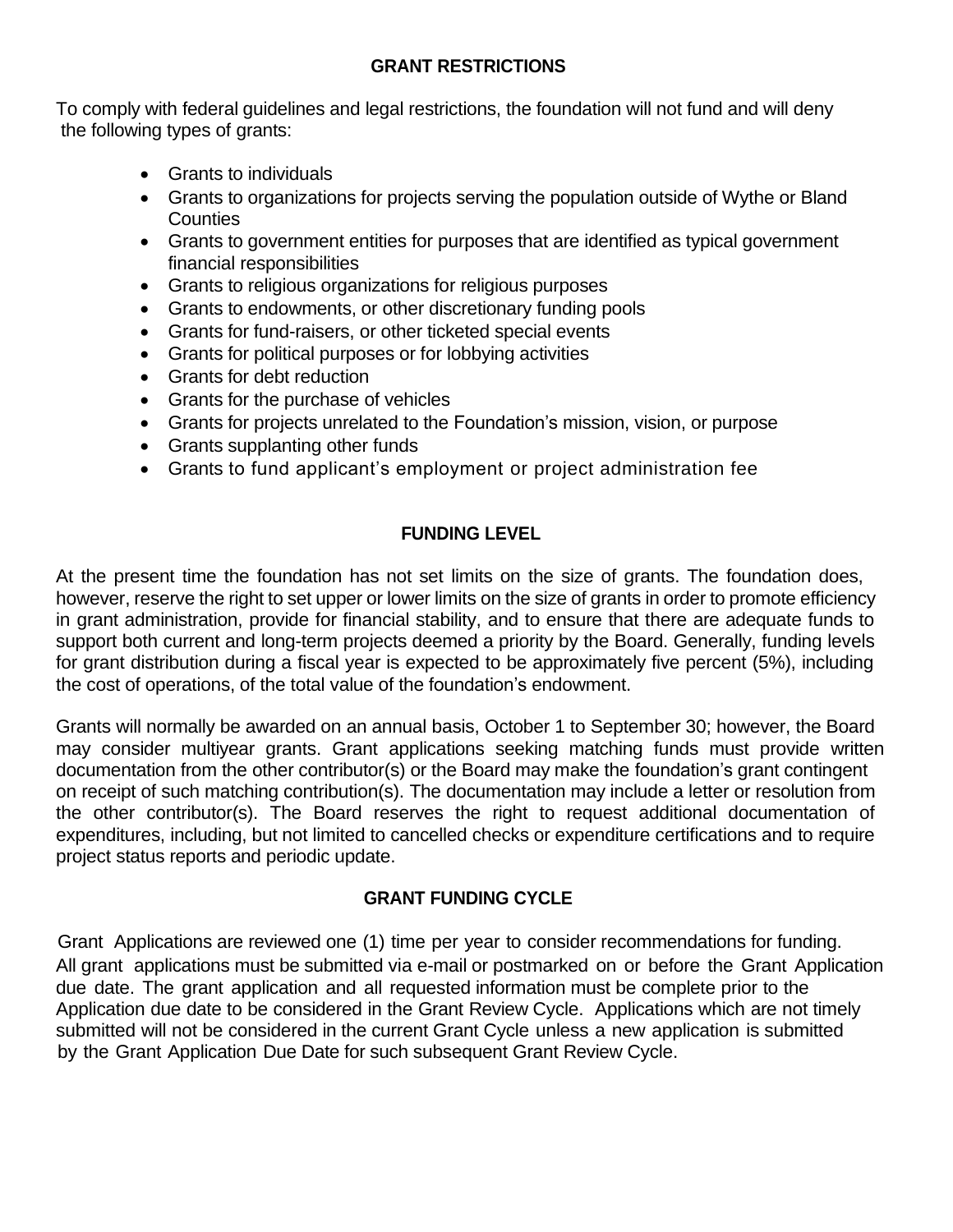| <b>Grant Application Due Date</b> | <b>Grant Review Cycle</b> | <b>Grant Award Dates</b> |
|-----------------------------------|---------------------------|--------------------------|
| August 1                          | August/September          | Dctober                  |

The grant review process includes a thorough review of the merits of each application. Therefore, applications submitted after the close of business on August 1<sup>st</sup> will not be eligible for consideration.

## **GRANT REVIEW PROCESS**

When grant applications are received, the information will be reviewed by the foundation staff to determine compliance with the Grant Application Guidelines.

If the application is deemed to be incomplete, the foundation staff may request additional information. If the information is received in the time specified by the foundation staff, the application will be considered in the current grant review cycle. If the information is not received, or the application is still considered incomplete, the application will not be considered in any subsequent cycle. A new application will need to be submitted for the the next grant cycle.

The board of the foundation will review the applications and reserve the right to ask for additional information or to make a site visit during the review process. Upon completion of the application review, the Board of Directors will make the final decision for funding regarding each grant.

Applicants are encouraged to use the most current guidelines in preparing the grant application. The Foundation will evaluate grant applications based, in part, on the following:

- Is the proposed project consistent with the foundation's mission?
- Has your organization received previous funding from the foundation and successfully met the requirements contained in the grant agreement? (i.e. - Reporting deadlines, attending foundation sponsered meetings, etc.)
- Has the applicant submitted all of the information required by the foundation?
- Has the applicant clearly stated the need to be addressed and the impact that the project will make on meeting that need?
- Does the project application clearly define the Outcome and Objectives using the SMART (**Specific, Measurable, Attainable, Realistic, Timely**) approach?
- Has the proposing organization clearly documented its capacity and experience to develop and implement the proposed project?
- Is the proposed project consistent with the applicant's historical mission?
- Is the project timetable realistic?
- Does the budget clearly reflect the resources necessary for the proposed project, the operation, and maintenance cost of the organization?
- Does the organization have a Sustainability Plan and/or a Business Plan?
- Has the applicant developed a broad base of support for the project including partnering with other agencies or funders?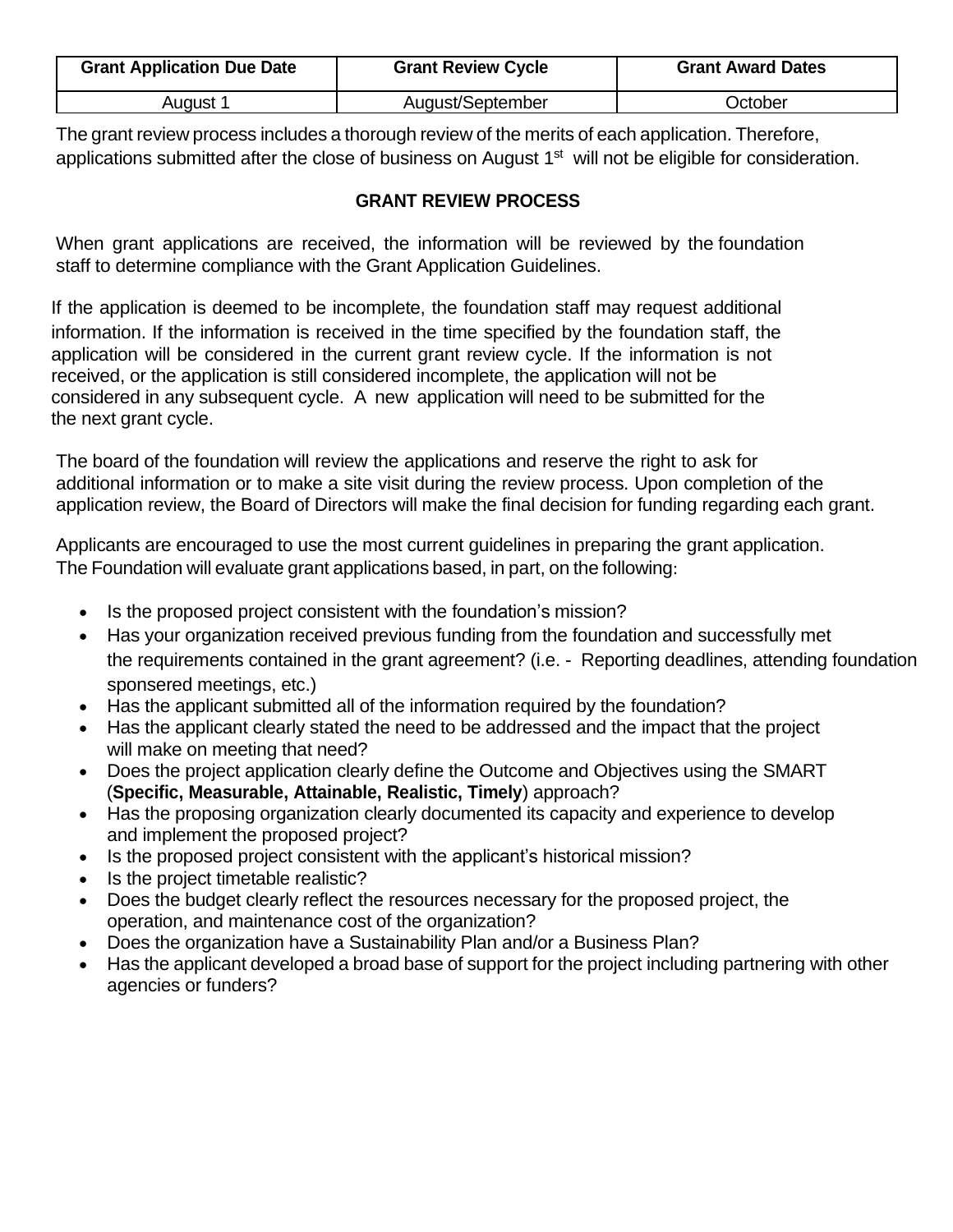After the grant application review process is completed, applicants will be notified in writing by the foundation staff regarding the final outcome of their request. If the grant is approved, the foundation staff will issue a letter advising the applicant of the award and of any conditions, restrictions, payment terms, and reporting requirements (which may include on-site visits) connected with the grant award. The applicant will be required to execute a Grant Agreement and agree to hold harmless and indemnify the foundation from any claim, loss, expense related to the applicant's activities or use of the grant. The Grantee has thirty (30 days) from the dated grant offer to return the fully executed and witnessed Grant Agreement, or the offer of award will be rescinded. The grant award fiscal year is October 1 to September 30 regardless of the date that the Grant Agreement is executed.

The number and amount of requests, community needs, board priorities, federal and state laws and regulations, and available funds may require the foundation to not fully fund a request.

# **PROJECT ACCOUNTABILITY AND CONTINUITY**

The foundation's award letter specifies the terms of the grant, including the use of grant funds, reporting schedule, and the need to adhere to Foundation grantmaking policies.

Each organization receiving funds from the foundation may be required to provide periodic financial reports and project reports. Additionally, photograhs may be requested for inclusion on the foundation's newsletters, press releases, and/or websites.

Failure to expend grant funds and to provide a complete, accurate, and timely accounting of award within one year, or term agreed to at application approval, may prohibit the organization from receiving future funding from the foundation. It may also result in the Foundation seeking restitution of any misspent funds.

Grant recipients must inform the foundation immediately if significant events occur that may impact the project. Examples may include, but are not limited to, a change in the project director, or in the organization's key personnel; the organization's priorities, board members, funding sources, project costs, or operations. Failure to notify the foundation of issues that could adversely impact the project may result in a temporary, permanent cessation of payments, or possible action to reclaim funds.

## **REPORTING AND DISBURSEMENTS**

#### Grant Award Disbursements

Disbursements for grant awards are usually made in three payments. Any deviation from this schedule must be approved in advance by the foundation. Unless otherwise approved, or change required by the grantor, the schedule of disbursements will be as follows:

**Payment 1:** One-third of the award is given to the grantee when the original Grant Agreement award letter is signed and returned by the grantee.

**Payment 2:** The second one-third disbursement is made upon receipt and approval of the mid-term report.

**Payment 3:** The final one-third disbursement is given when the final report is received which includes documentation of the checks written for the grant.

The final payment will reflect any change to the project budget with any unapproved funds reducing the total award to the Grantee.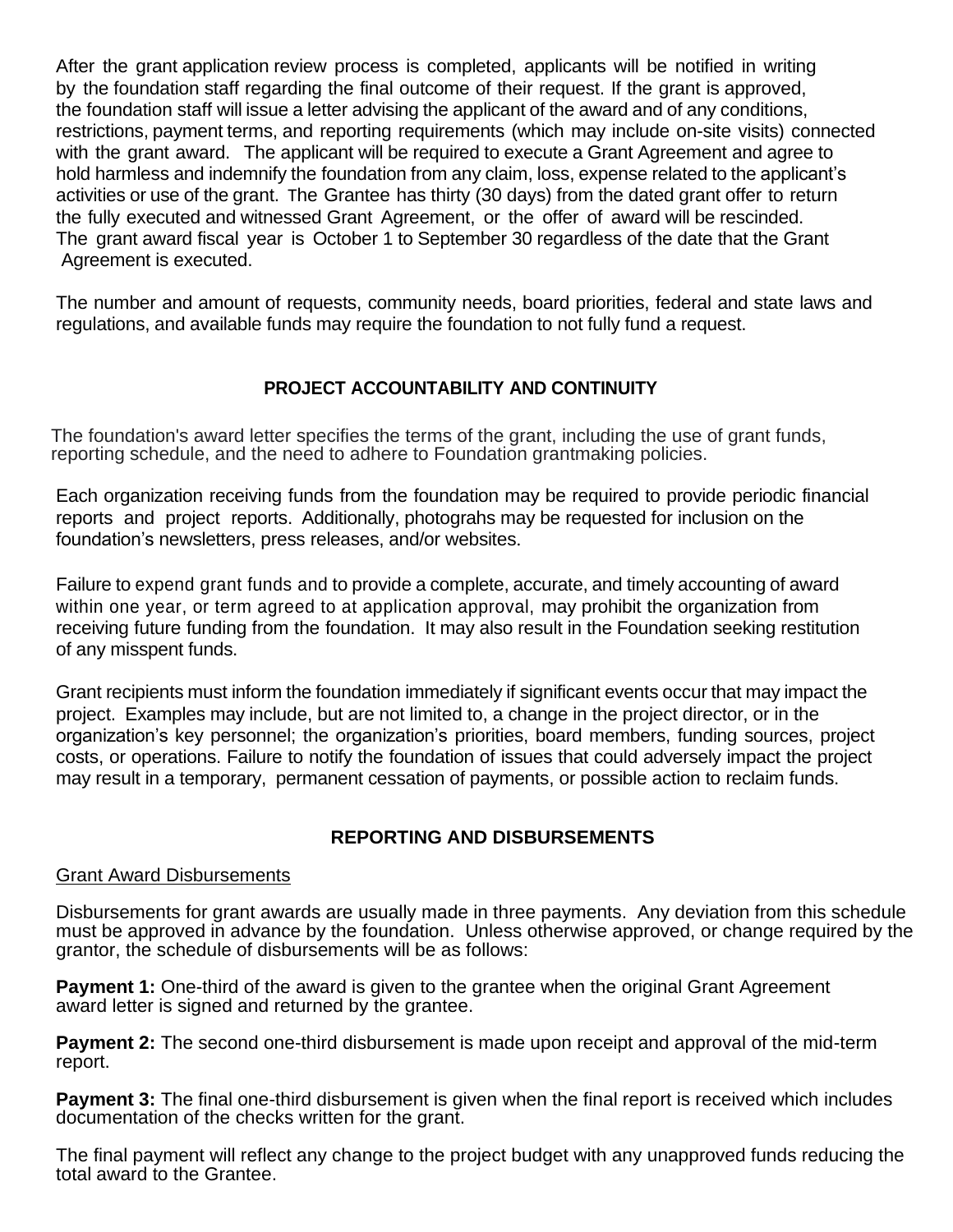#### Report Requirements and Forms

#### **Report Forms:**

The **Outcome Evaluation Form** is required for the grant and sets measurable goals for the project.

#### **Required Reports:**

Mid-term Report: Grantees will complete the **WBF Project Data Sheet,** the **Outcome Evaluation Plan Form** and the **Evaluation & Report Summary Form and documentation for all money spent as of the date of report.** 

Final Report: Grantees will complete the **WBF Project Data Sheet,** the **Outcome Evaluation Plan Form** and the **Evaluation & Report Summary Form,** and **documentation for all money spent.** A copy of a check register or spread sheet would be suitable documentation. Individual receipts are not required unless additional documentation is requested.

One copy of the report, both Mid-term and Final, should be submitted either online via e-mail:

[cking@wbfoundation.com](mailto:cking@wbfoundation.com)

or

Wythe-Bland Foundation 155 West Monroe Street Wytheville, VA 24382

#### **Overdue Reports:**

When a project is not completed in a timely manner, or Mid-term or Final Report is not provided, an Overdue Report letter is sent to the grantee and grant award may be rescinded. All advanced grant funds not adequately accounted for by the Grantee may have to be repaid to the foundation. Failure to meet the reporting requirements on time may impact future awards since your organization may be determined noncompliant with foundation requirements.

#### **PUBLICITY**

Each organization receiving grants from the foundation is required to include the Wythe-Bland Foundation logo within their publications and advertising.

#### **GRANT APPLICATION GUIDELINES**

All grant applications must be submitted by the Grant Application due date. Applications must be in writing, and should be based on the most current grant guidelines. Grant applications must be **complete**, and mailed, e-mailed, or hand-delivered by the required deadline. Faxes are not acceptable.

Once the grant application is completed by your organization, the application must be signed and dated by an individual authorized to do so by the organization. If any sections of the grant application are not completed, a written statement must be submitted explaining the reason(s), or the application may not be considered.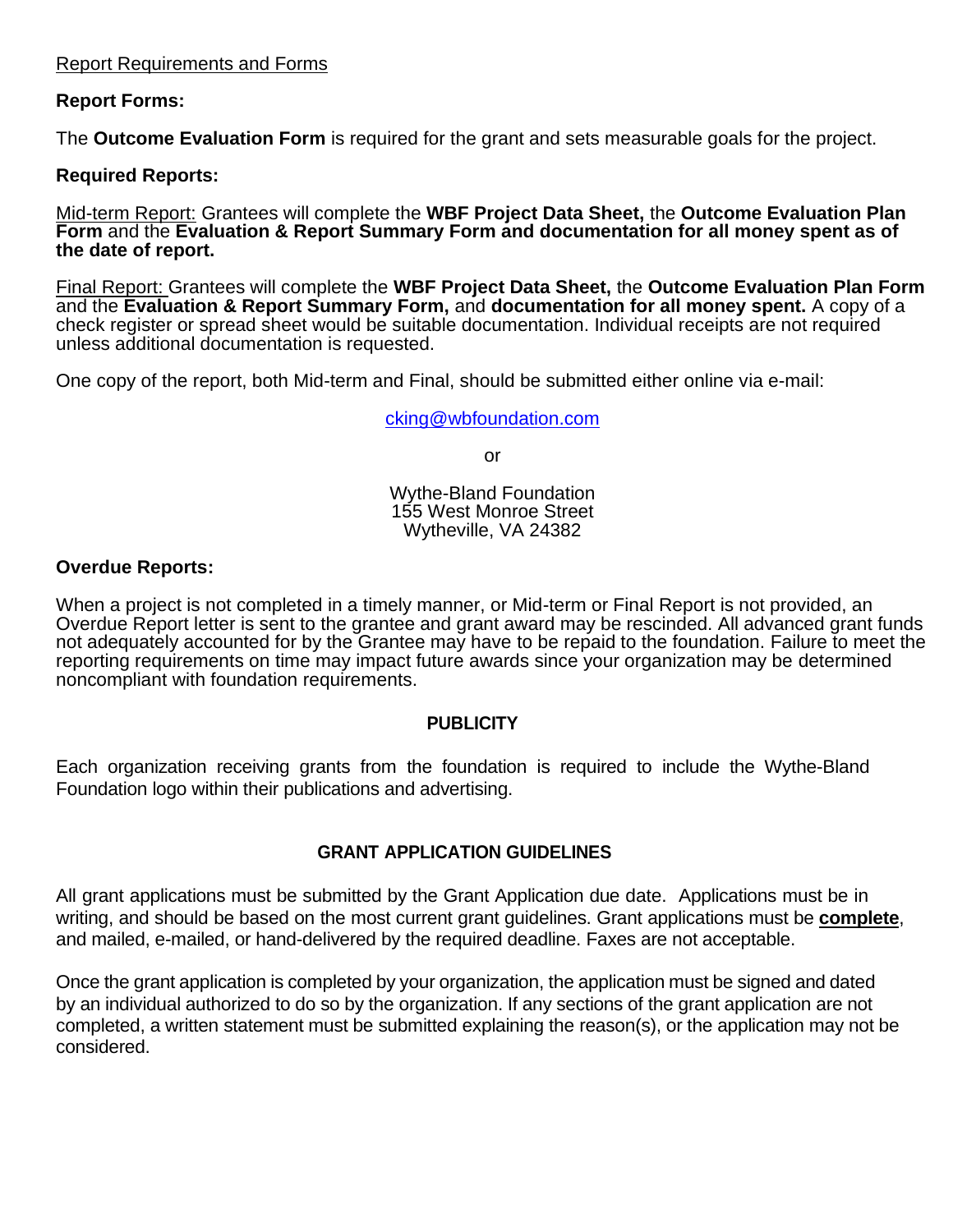# **Wythe-Bland Foundation Grant Application Forms**

# **TABLE OF CONTENTS**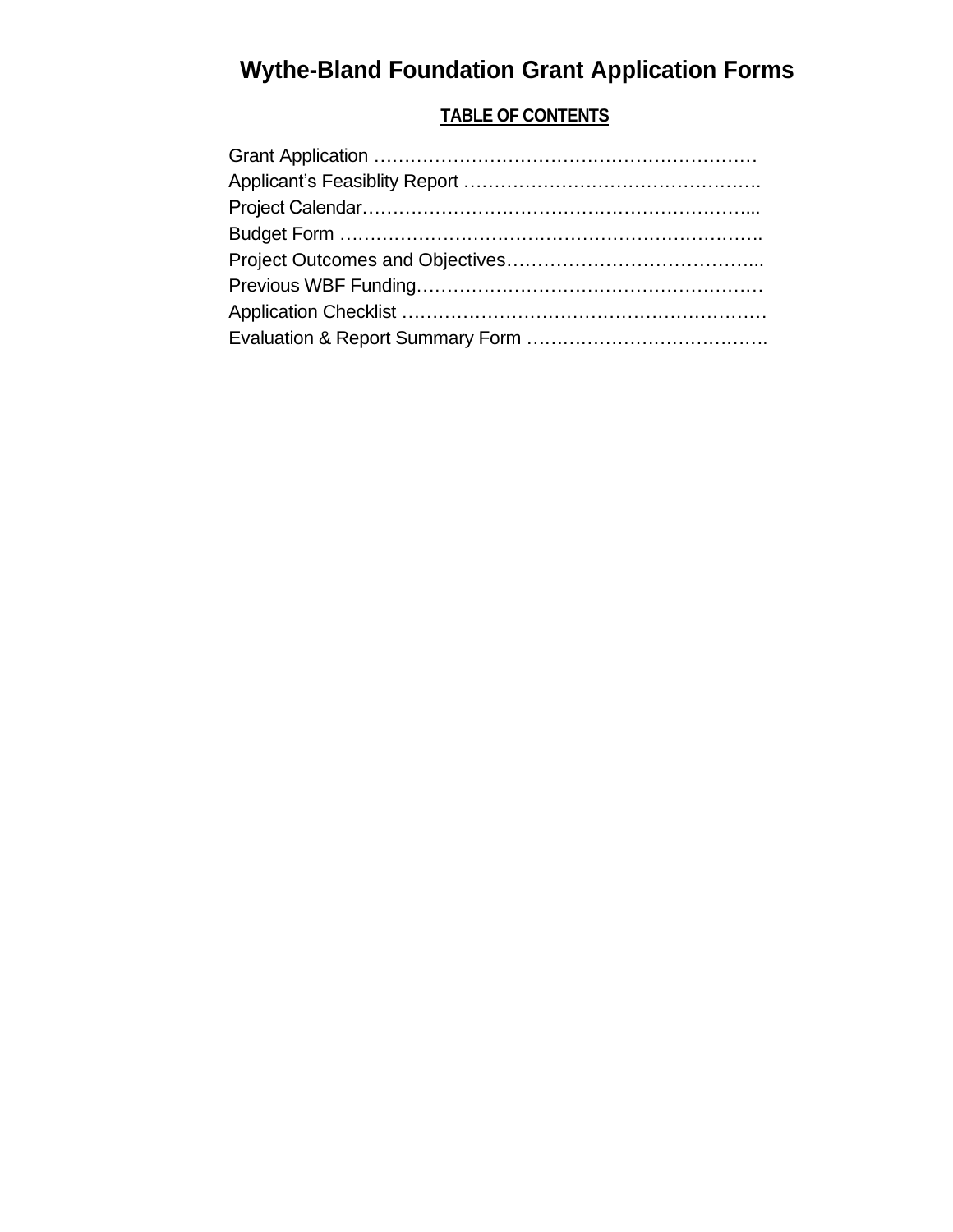# **Wythe-Bland Foundation 2022 Grant Application**

#### **Before completing this and other grant applications, be sure to:**

- Read all instructions thoroughly before beginning and complete all questions.
- Research and communicate with other funders obtain a copy of funding guidelines, deadlines and/or annual report. Be aware of each funder's preferred method of initial contact, and additional information required.
- Be strategic make sure your goals, objectives, and amount requested match the criteria of the foundation.

**Applicant**

| <b>Name of Organization:</b>                                               |
|----------------------------------------------------------------------------|
| Tax I.D. Number:                                                           |
| <b>Legal Name</b> (as the identified by IRS):<br>(if different than above) |
| <b>Address:</b>                                                            |
| <b>Phone:</b>                                                              |
| Fax:                                                                       |
| E-mail:                                                                    |
| <b>Website:</b>                                                            |
| <b>Executive Director:</b>                                                 |
| <b>Primary Contact:</b>                                                    |

# *(foundation contact; this should be limited to one individual of your organization. Grant information and correspondances will be addressed to this individual)*

**Title:** 

**Phone:**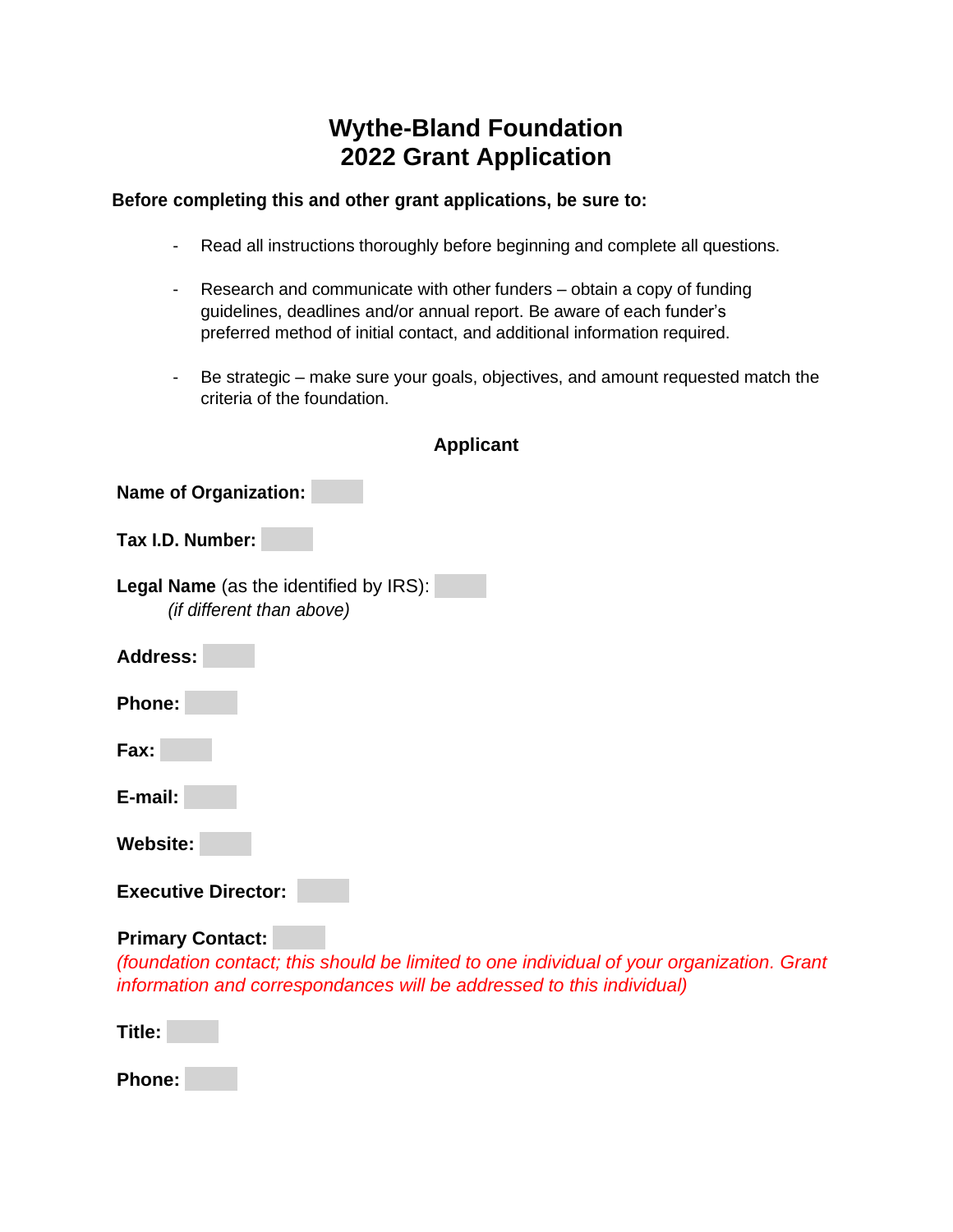| <b>Current Board President:</b>                                | N/A                              |  |  |  |
|----------------------------------------------------------------|----------------------------------|--|--|--|
| <b>Current Board Members:</b>                                  | N/A                              |  |  |  |
| IRS nonprofit designation?                                     |                                  |  |  |  |
| Yes                                                            | No (If no, name of fiscal agent) |  |  |  |
| Form 1023-EZ used to obtain a 501(c)(3) Designation?           |                                  |  |  |  |
| Yes (If yes, please provide copy of Form 1023-EZ)<br><b>No</b> |                                  |  |  |  |
| <b>Government Entity?</b>                                      |                                  |  |  |  |
| Yes                                                            | <b>No</b>                        |  |  |  |
| <b>Applicant financial reporting:</b>                          |                                  |  |  |  |
| <b>Fiscal Year:</b>                                            |                                  |  |  |  |
| <b>Start Date:</b><br><b>End Date:</b><br>Yes<br><b>No</b>     |                                  |  |  |  |
| Calender Year: (January 1 - December 31)                       |                                  |  |  |  |
| Yes                                                            | <b>No</b>                        |  |  |  |
| <b>Total Organizational Operating Budget for 1 year:</b>       |                                  |  |  |  |

**Other than the Wythe-Bland Foundation, list of three largest funders for your operating budget in the last fiscal year and amount of funding.**

| 1. Funder   | <b>Amount funded:</b> |
|-------------|-----------------------|
| l 2. Funder | <b>Amount funded:</b> |
| 3. Funder   | <b>Amount funded:</b> |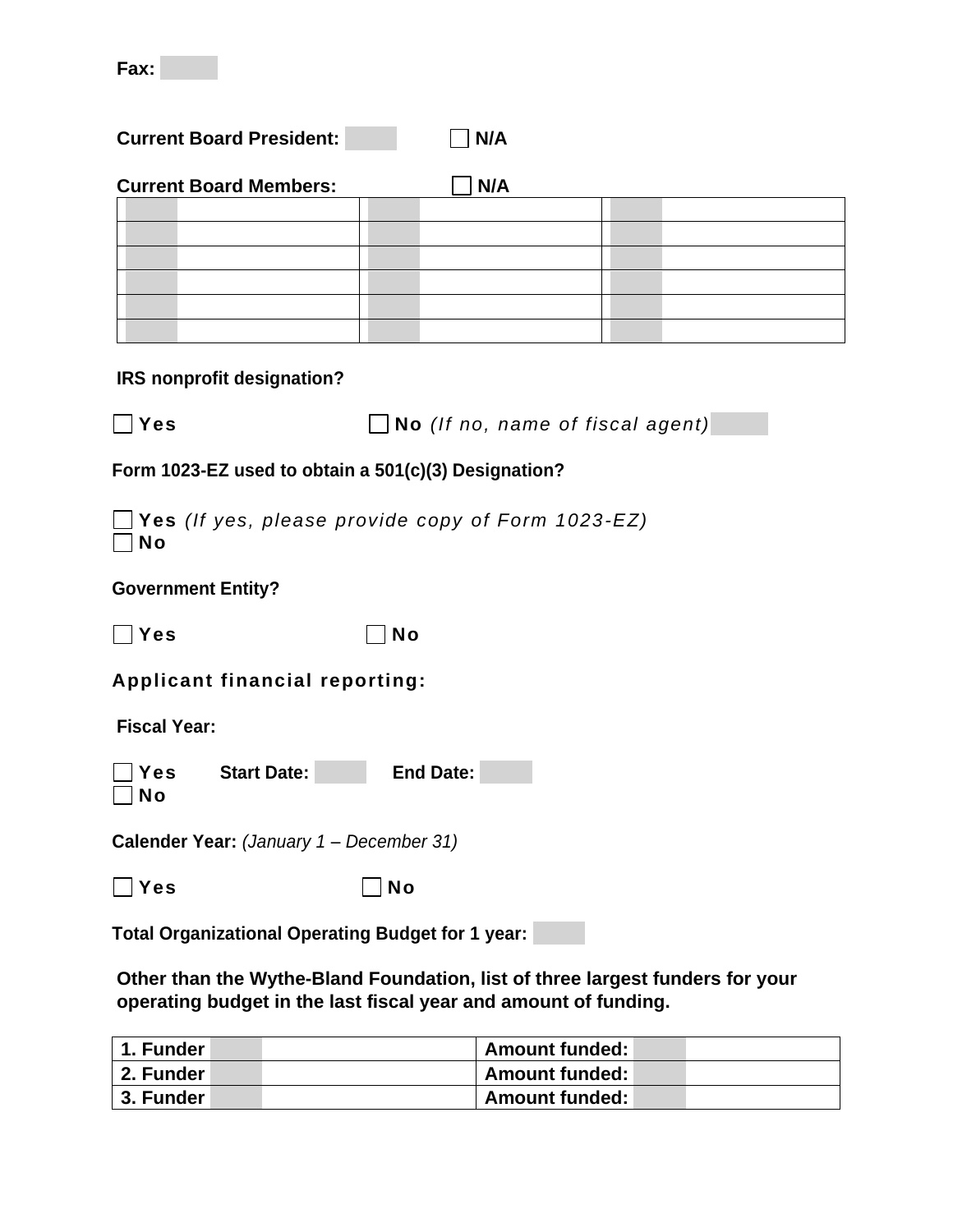**State your organization's Mission Statement,** *(if none, state your mission)*:

**Is this request being submitted exclusively to the foundation?**

**Yes No** *(If no, attach additional funding source(s) information)*

#### **Project**

**Name of Project:** 

**Summarize your proposal and how it fits with the foundation's mission and grantmaking priorities**:

**Has the project been approved by the governing body of your organization?**

| ٥<br>s |
|--------|
| N<br>n |

**Date of approval:**

**Amount requested from foundation:** *(Round to the nearest hundreds)*

**Amount of other project funding sources:** 

**Percent of total project requested from foundation:** % **\*Note:** *Project funds will be decreased if project is reduced that reflect this percentage change.*

| Duration of grant requested project:                 | Months |
|------------------------------------------------------|--------|
| (Provide justification if project exceeds 12 months) |        |

**Project Starting Date:** 

*\*Do not include in-kind contributions that is not actual monitary contribution (by including inking contributions, it may skew that percent of total project foundation funding available once the project is completed).*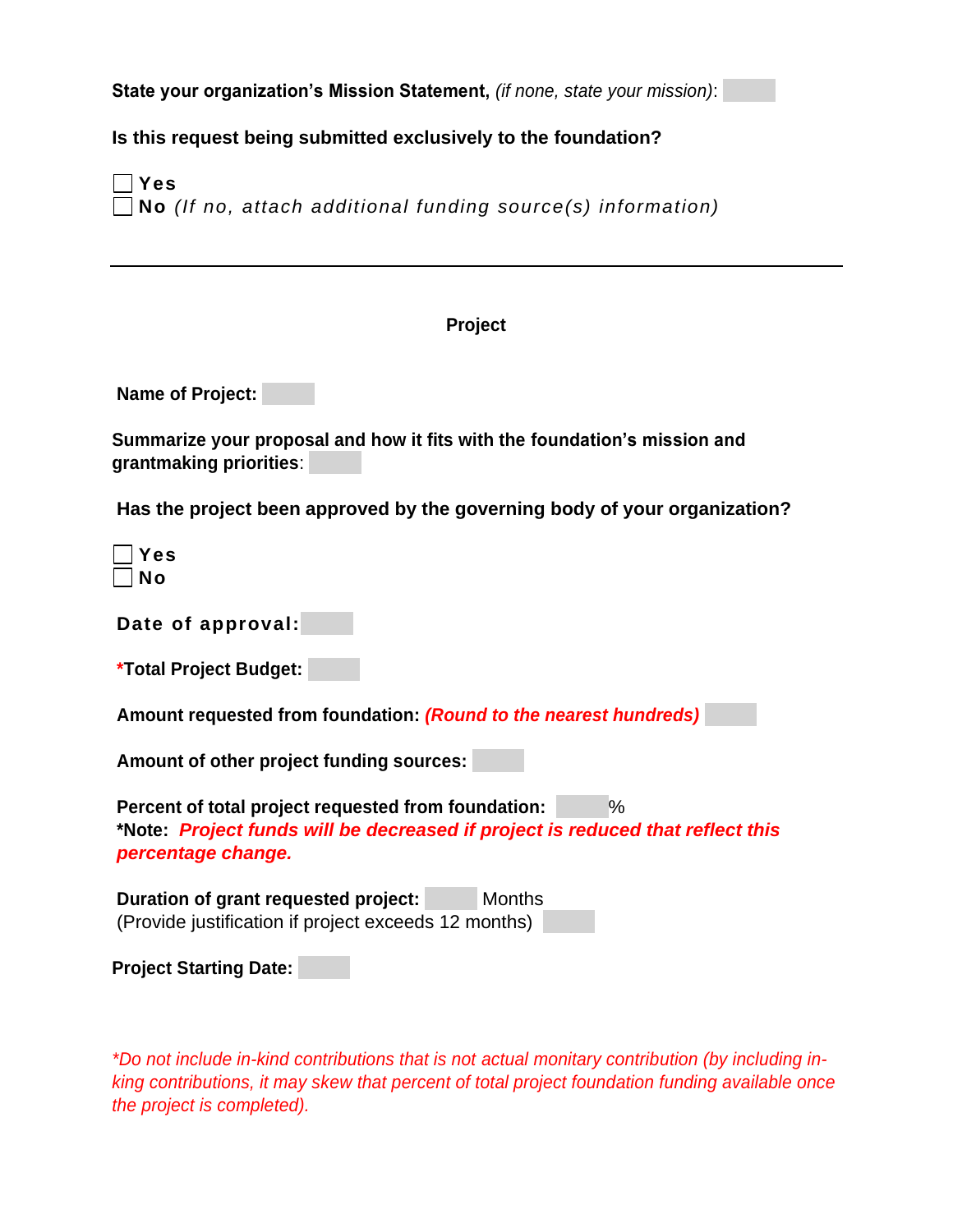**Project Ending Date:** 

**How would you request grant funding be advanced?** (Normal funding advances are made 1/3 grant amount at execution of the grant agreement, 1/3 upon submission of the mid-term report, and final payment at completion of project and submission and approval of the final report.)

**If other method of funding advances is requested, other than that described above, please provide a justification:** 

### **AGREEMENT**

*I certify, to the best of my knowledge, that all information included in this proposal is correct. The tax-exempt status of this organization is still in effect. If a grant is awarded to this organization, the proceeds of that grant will not be distributed or used to benefit any organization or individual supporting or engaged in unlawful activities. The Wythe-Bland Foundation requires that you certify your application by submitting an electronic signature. To certfiy your application, read the text below and provide an electronic signature (type your name) and check box to confirm your signature*

Enter Electronic Signature: \*Signature Box:

(Type your full name here)

Date: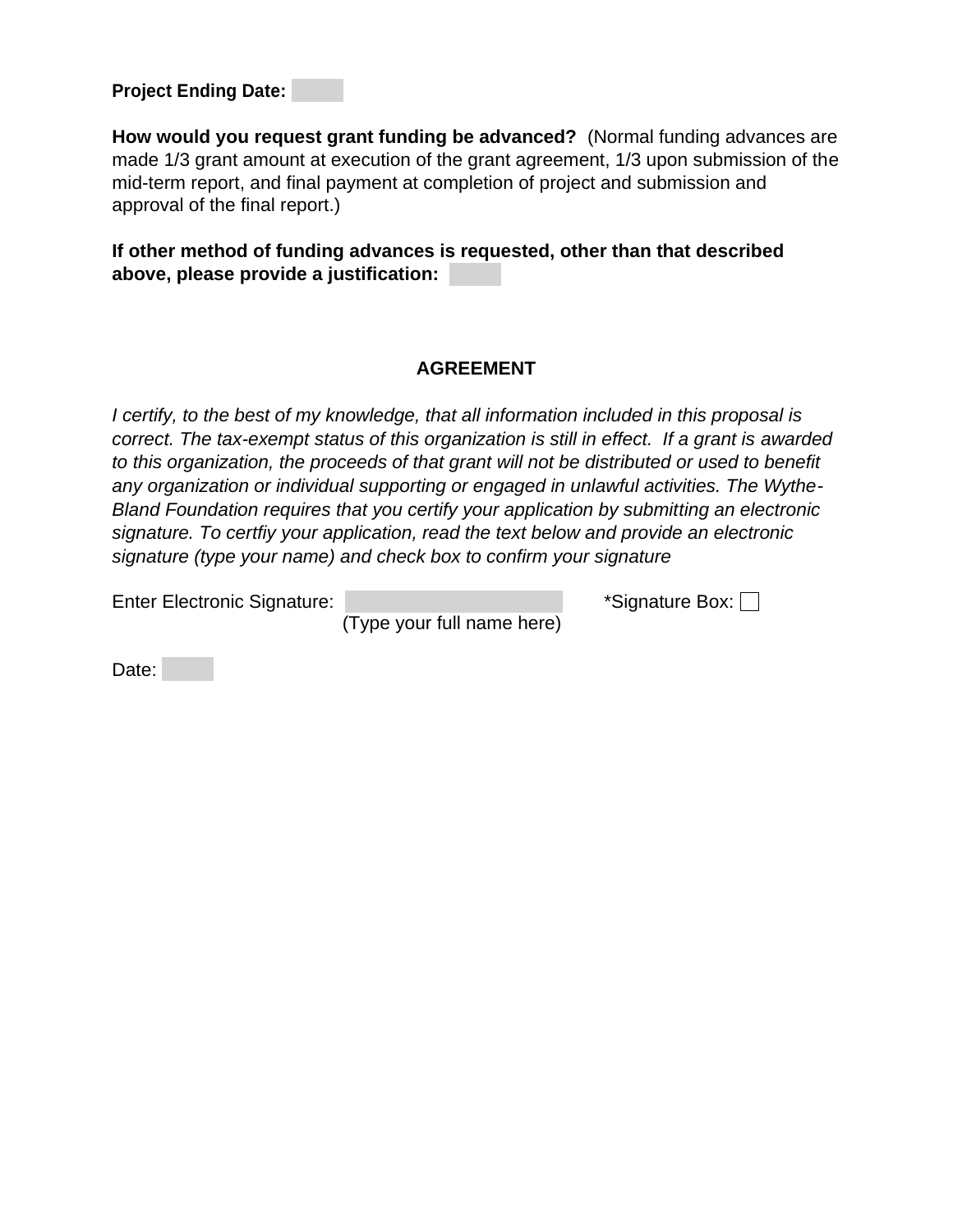# **Feasibility Report**

- **1. Existing Service.** Briefly describe what service you currently provide or how service is currently provided.
- **2. Proposed Project.** Describe the proposed project and provide a description how foundation grant funds will be used.
- **3. Need for the Project.** Indicate why the proposed project is needed and what will be different from the date prior to grant award and once your project is complete.
- **4. Sustainability.** Identify how this project is going to be sustained in the future.
- **5. Service Area.** Indicate what area the proposed project will serve and, if known, the population or number of families to be served.
- 6. **Organizational Income.** List the sources and estimate the amount of expected revenue for a typical year*. (This table or other format that contains similar information may be used and attached).*

| <b>Entity/Source</b> | <b>Amount of Funds</b> |  |
|----------------------|------------------------|--|
|                      | æ                      |  |
|                      |                        |  |
|                      |                        |  |
|                      |                        |  |
|                      |                        |  |
|                      |                        |  |
|                      |                        |  |
|                      |                        |  |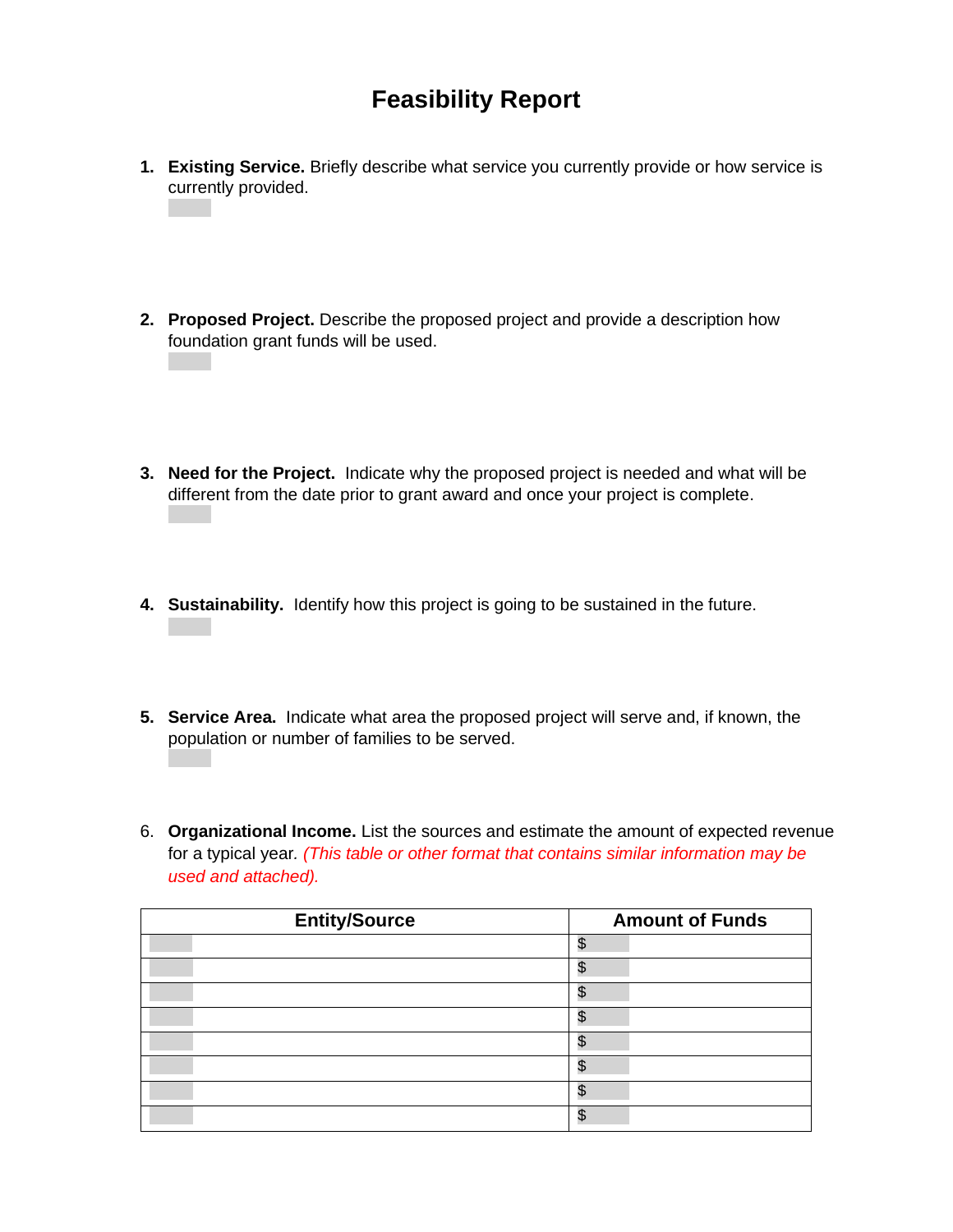7. **Organizational Operating History.** If you have operated a similar program, attach audits, financial statement, or lists of income and expenses for the past year. *(This table or other format that contains similar information may be used and attached).*

| <b>Source</b> | Income        | <b>Source</b> | <b>Expense</b>        |
|---------------|---------------|---------------|-----------------------|
|               | \$            |               | $\boldsymbol{\theta}$ |
|               | $\frac{1}{2}$ |               | \$                    |
|               | \$            |               | \$                    |
|               | \$            |               | $\boldsymbol{\theta}$ |
|               | \$            |               | \$                    |
|               | \$            |               | $\boldsymbol{\theta}$ |
|               | \$            |               | \$                    |
|               | \$            |               | \$                    |
|               | \$            |               | \$                    |
|               | $\frac{1}{2}$ |               | \$                    |
|               | \$            |               | \$                    |
|               | \$            |               | \$                    |
|               | \$            |               | \$                    |
|               | \$            |               | \$                    |

## **8. Part A: Project Cost Estimate.**

**Part B:** Provide a breakdown in project related costs and itemize how *foundation* funds requested will be used. *(This table or other format that contains similar information may be used and attached).*

| <b>Proposed Project Cost</b> | <b>WBF Grant</b> | <b>Other Funds</b> | <b>Total</b> |
|------------------------------|------------------|--------------------|--------------|
|                              |                  |                    |              |
|                              |                  |                    |              |
|                              |                  |                    |              |
|                              |                  |                    |              |
|                              |                  |                    |              |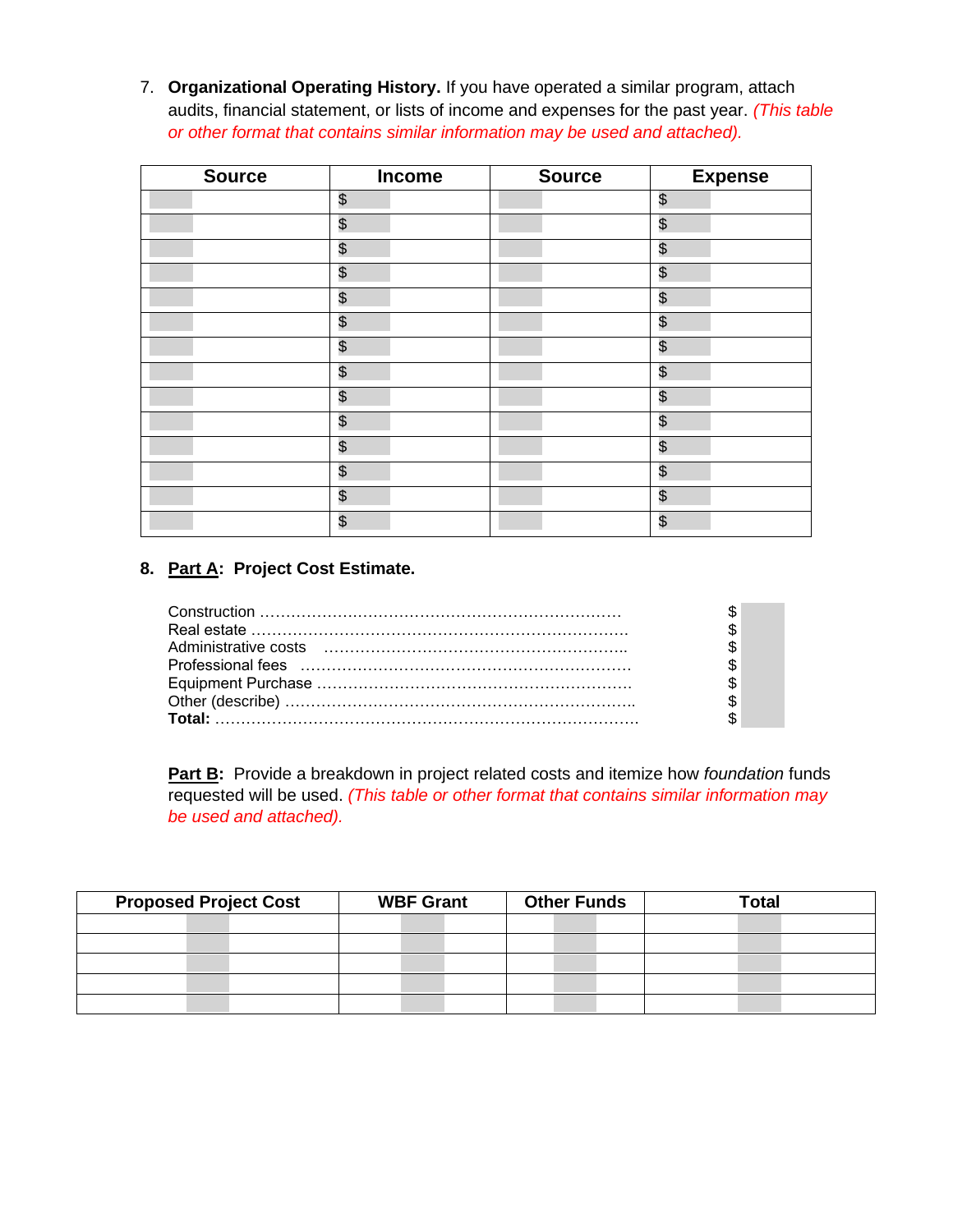9. **Other funds.** List the sources and amount of funds that may be available other than from the Wythe-Bland Foundation, to fund part of the project*. (This table or other format that contains similar information may be used and attached).*

| <b>Entity/Source</b> | <b>Amount of Funds</b> |  |  |
|----------------------|------------------------|--|--|
|                      | \$                     |  |  |
|                      | \$                     |  |  |
|                      | \$                     |  |  |
|                      | \$                     |  |  |
|                      | \$                     |  |  |
|                      | \$                     |  |  |
|                      | \$                     |  |  |
|                      | \$                     |  |  |
|                      | \$                     |  |  |
|                      | \$                     |  |  |
|                      | \$                     |  |  |
|                      | \$                     |  |  |
|                      | \$                     |  |  |
|                      | \$                     |  |  |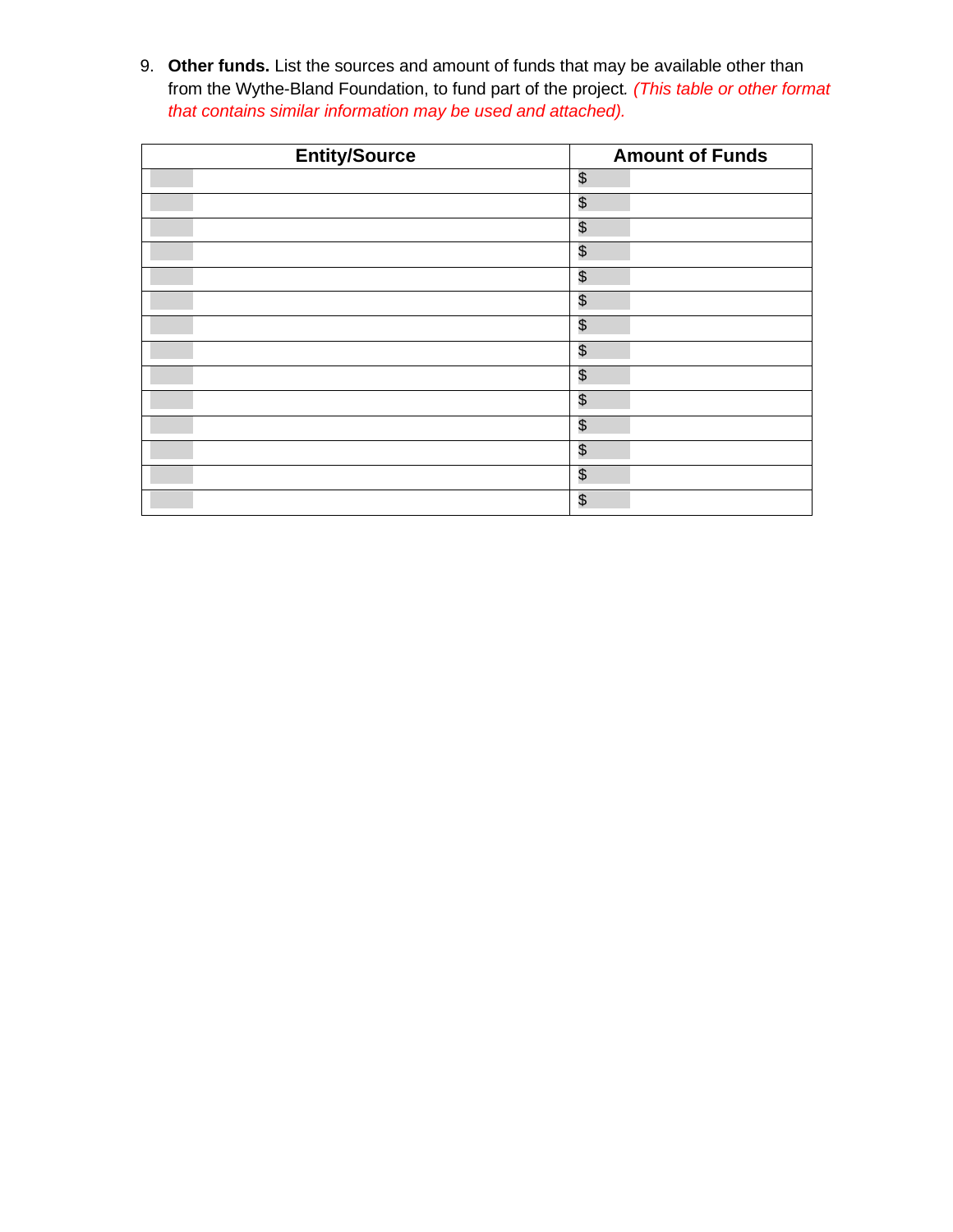# **PROJECT CALENDAR**

| <b>MONTH/YEAR</b> | <b>Explanation if Necessary</b> |
|-------------------|---------------------------------|
|                   | (one sentence, or less)         |
| <b>October</b>    |                                 |
| <b>November</b>   |                                 |
| <b>December</b>   |                                 |
| January           |                                 |
| <b>Feburary</b>   |                                 |
| <b>March</b>      |                                 |
| <b>April</b>      |                                 |
| <b>May</b>        |                                 |
| June              |                                 |
| July              |                                 |
| <b>August</b>     |                                 |
| <b>September</b>  |                                 |
| October           |                                 |
| <b>November</b>   |                                 |
| <b>December</b>   |                                 |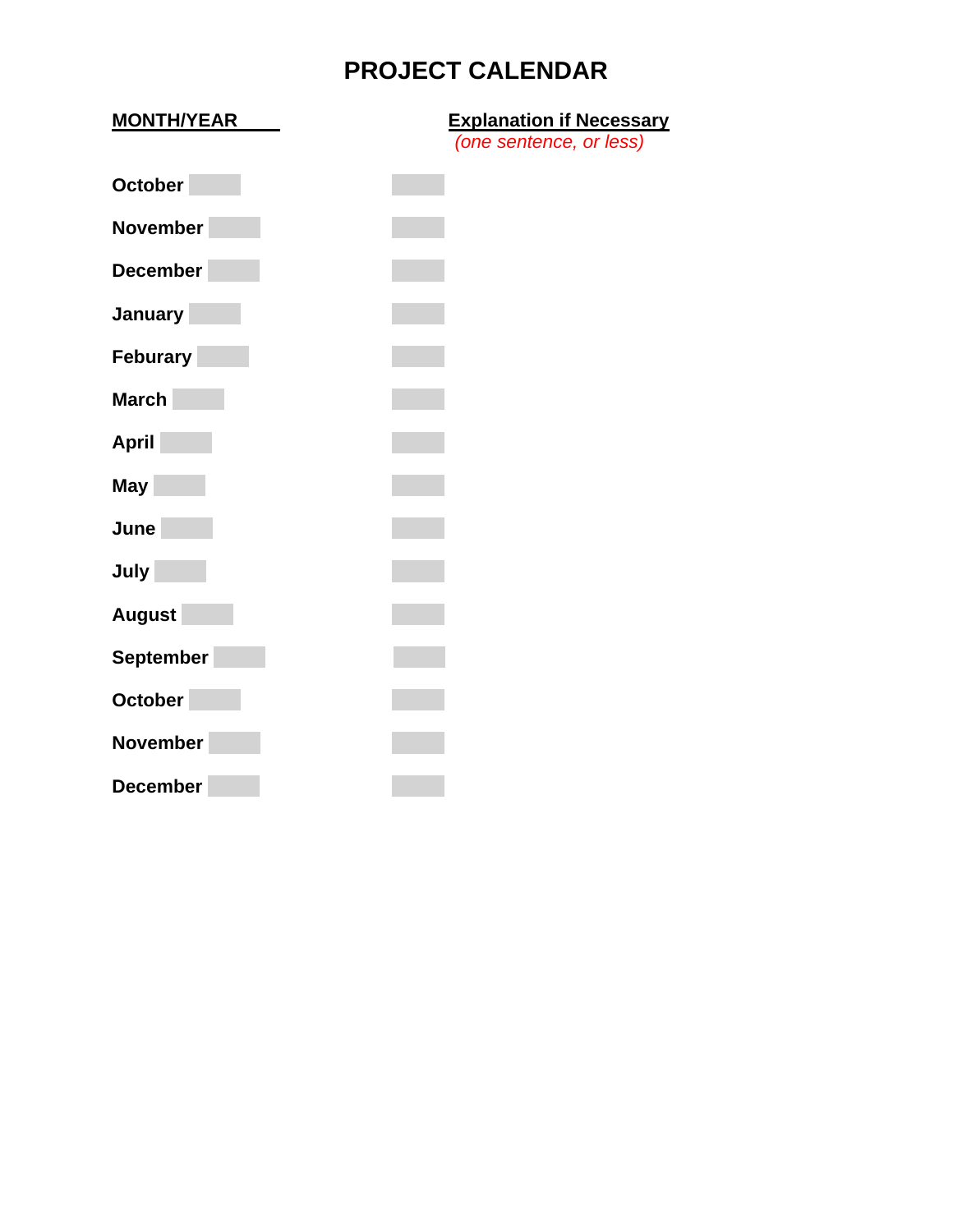# **Budget Form**

**OVERVIEW:** An important component of your grant application is the preparation of a

detailed project budget and budget narrative.

*(This form or other format that contains similar information may be used).*

#### **LINE-ITEM BUDGET GUIDELINES**

- The line-item budget should *include all income and expenses associated with the proposed* project. Please note that not every line-item applies to every project.
- Projected Operating Budget to be completed for three years beginning with the first year of grant award.

### **Three Year Projected Total Organizational Project Income and Expense Statement**

| <b>Income</b>                    | Year 1                    | Year <sub>2</sub> | Year <sub>3</sub> |
|----------------------------------|---------------------------|-------------------|-------------------|
| Foundations                      | \$                        | \$                | \$                |
| <b>Other Grants</b>              | \$                        | \$                | \$                |
| <b>Earned Income</b>             | \$                        | \$                | \$                |
| Interest Income                  | \$                        | \$                | \$                |
| <b>Total Revenue:</b>            | \$                        | \$                | \$                |
|                                  |                           |                   |                   |
| <b>Expenses</b>                  |                           |                   |                   |
| <b>Salary Wages and Benefits</b> | \$                        | \$                | \$                |
| Insurance                        | \$                        | \$                | \$                |
| <b>Professional Fees</b>         | \$                        | \$                | \$                |
| Equipment                        | \$                        | \$                | \$                |
| <b>Supplies</b>                  | \$                        | \$                | \$                |
| <b>Debt Service</b>              | \$                        | \$                | \$                |
| Other Expenses                   | $\boldsymbol{\mathsf{S}}$ | \$                | \$                |
| <b>Total Expenses:</b>           | \$                        | \$                | \$                |
|                                  |                           |                   |                   |
| <b>Net Income</b>                | $\boldsymbol{\mathsf{S}}$ | \$                | \$                |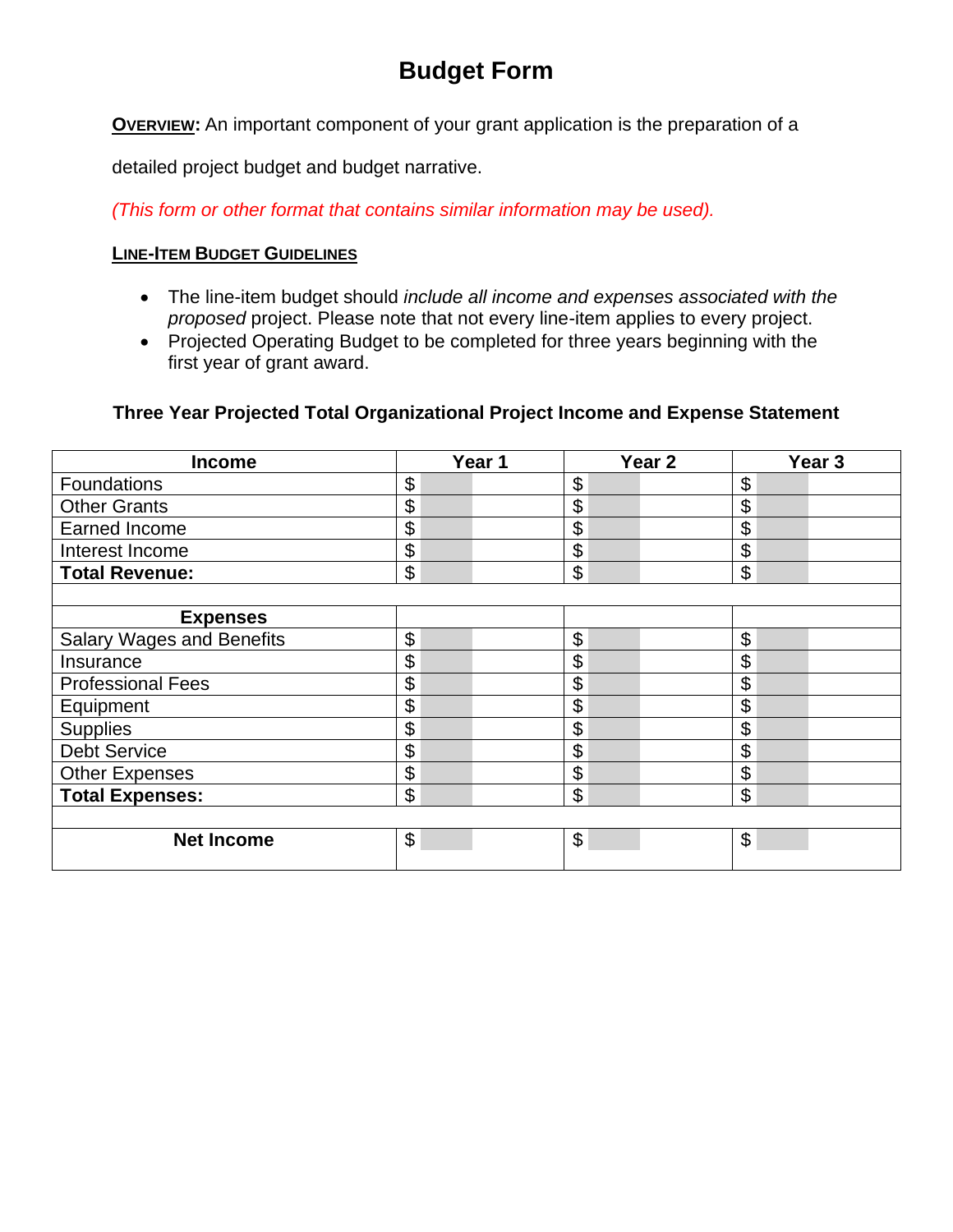# **Project Outcome and Objectives**

(Use the SMART approach for the creation of your measurable outcome and objectives. SMART is an acronym that stands for Specific, Measurable, Achievable (or Attainable), Relevant (or Realistic), and Time- bound).

GRANT DATE: **AGENCY:** AGENCY:

| <b>Outcome</b><br><b>Objectives</b>             | Indicators/<br><b>Measures</b>   | Target/<br><b>Benchmark</b>  | <b>Baseline</b>                      | <b>Conditions/</b><br><b>Limitations</b>                                   | Data Source/<br><b>Collection</b>                       | <b>Results &amp;</b><br><b>Comments</b>                   |
|-------------------------------------------------|----------------------------------|------------------------------|--------------------------------------|----------------------------------------------------------------------------|---------------------------------------------------------|-----------------------------------------------------------|
| Measurable result<br>established for<br>project | <b>What is being</b><br>measured | Degree of change<br>expected | <b>Starting point or</b><br>standard | <b>Criteria</b> for<br>inclusion;<br>describe & define<br>group or project | Where data will<br>come from &<br>how/when<br>collected | Your results; brief<br>comments on<br>challenges/problems |
| 1.                                              |                                  |                              |                                      |                                                                            |                                                         |                                                           |
| 2.                                              |                                  |                              |                                      |                                                                            |                                                         |                                                           |
| $\overline{3}$ .                                |                                  |                              |                                      |                                                                            |                                                         |                                                           |
| 4.                                              |                                  |                              |                                      |                                                                            |                                                         |                                                           |
| 5.                                              |                                  |                              |                                      |                                                                            |                                                         |                                                           |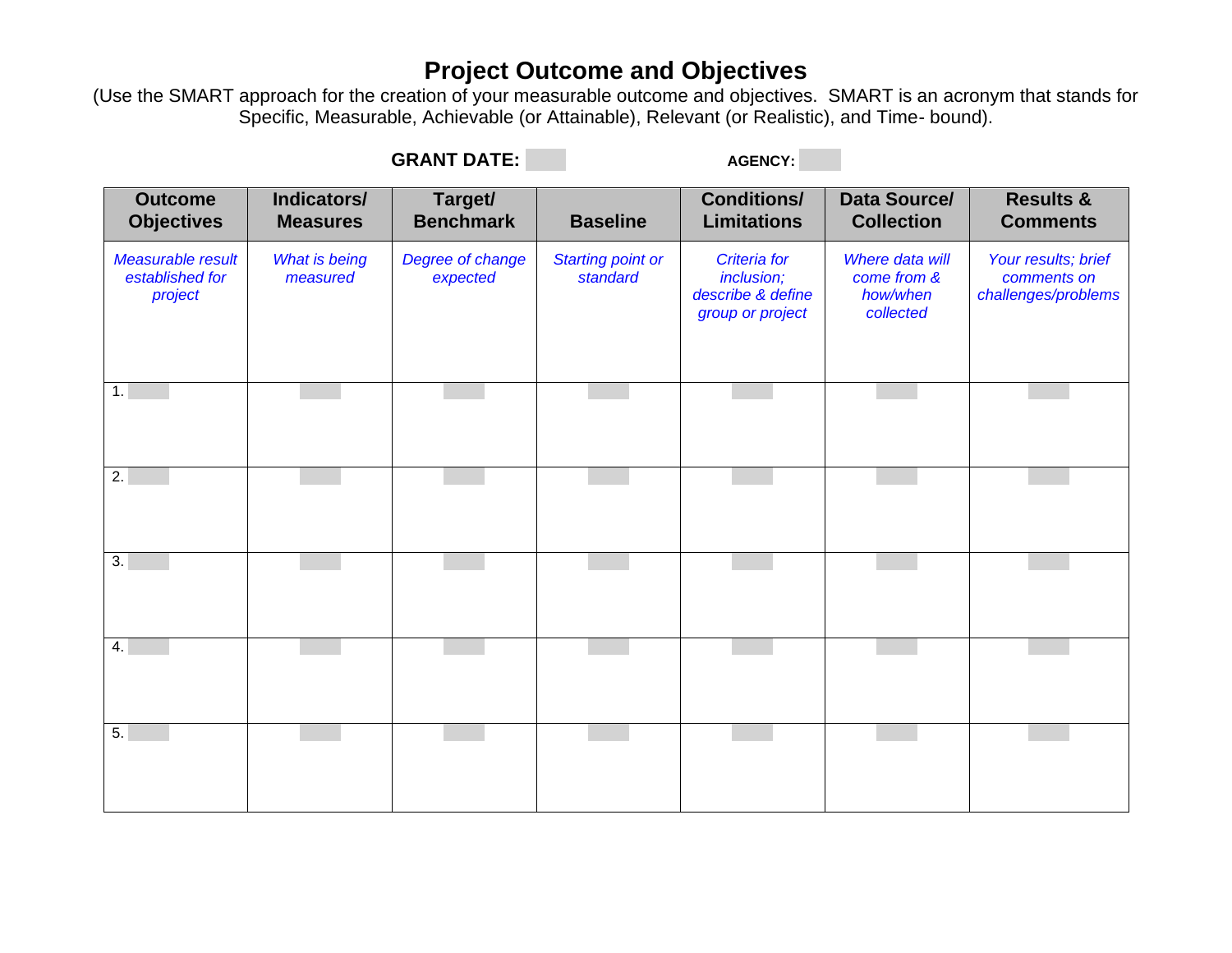# **Previous Wythe-Bland Foundation Funding**

*Provide a list that includes grant cycle award date and purpose, of all previous funding received from Wythe-Bland Foundation*

| <b>Date</b>  | Project | <b>Amount of</b><br><b>Funds</b> |
|--------------|---------|----------------------------------|
|              |         | $\boldsymbol{\theta}$            |
|              |         | \$                               |
|              |         | \$                               |
|              |         | \$                               |
|              |         | \$                               |
|              |         | \$                               |
|              |         | \$                               |
|              |         | \$                               |
|              |         | \$                               |
|              |         | \$                               |
|              |         | \$                               |
|              |         | \$                               |
|              |         | $\sqrt[6]{\frac{1}{2}}$          |
|              |         | \$                               |
|              |         | \$                               |
|              |         | $\sqrt[6]{\frac{1}{2}}$          |
|              |         | $\boldsymbol{\mathsf{S}}$        |
|              |         | \$                               |
|              |         | $\sqrt[6]{\frac{1}{2}}$          |
|              |         | \$                               |
|              |         | \$                               |
|              |         | \$                               |
|              |         | \$                               |
|              |         | \$                               |
|              |         | \$                               |
|              |         | \$                               |
|              |         | \$                               |
|              |         | \$                               |
|              |         | $\sqrt[6]{\frac{1}{2}}$          |
| <b>TOTAL</b> |         | \$                               |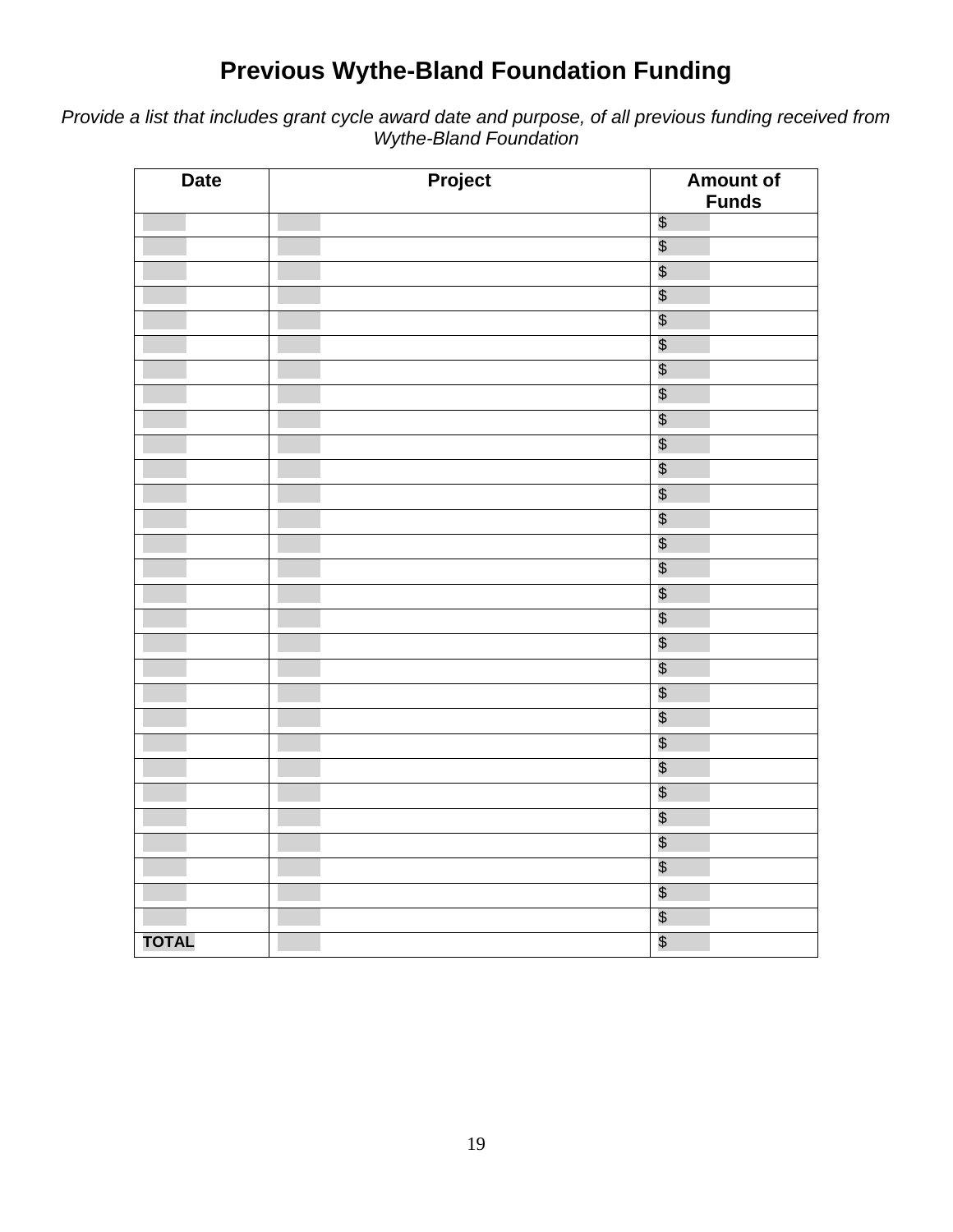# **Application Checklist**

*(Forms necessary for an application to be considered complete)*

Grant Application form  $\mathcal{L}^{\mathcal{A}}$  $\Box$ IRS Nonprofit Designation Letter\* *(N/A for government entities)* □ Certificate of Good Standing State Corporation Commission *(N/A for government entities)*  $\Box$ Feasibility Report Letter of support from other partnering agencies in the project, or to which services will be provided.  $\Box$ Itemization of Items to be Purchased with Grant Funds Budget Form Project Outcomes and Objectives Articles of Incorporation\* *(N/A for government entities)* Bylaws\* *(N/A for government entities)*  $\Box$ Audits or Financial Statements from the Previous Year

\**If your organization has previously submitted a copy to the Foundation, and they remain unchanged, no submission is necessary.*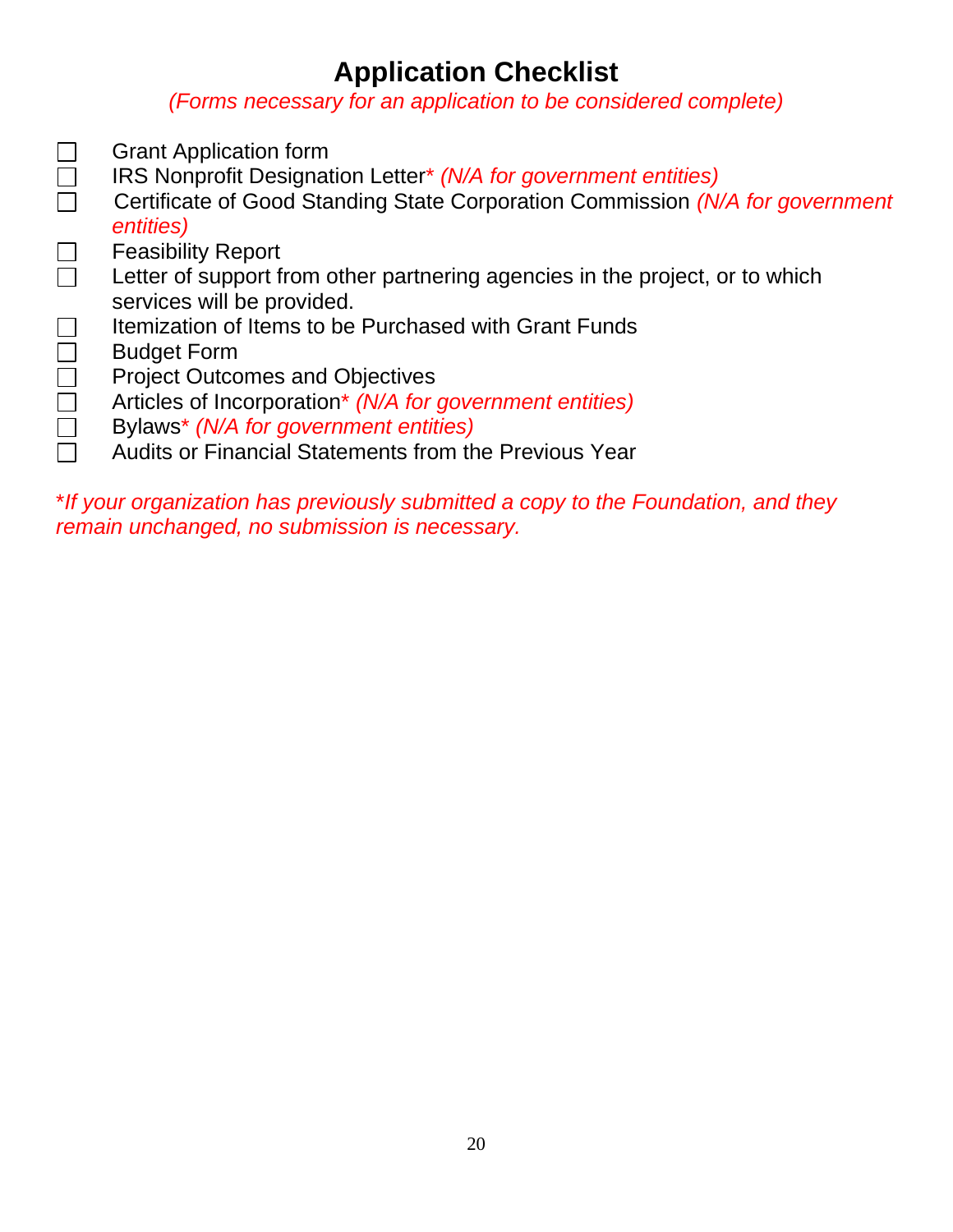# **Wythe-Bland Foundation**

# **Evaluation & Report Summary**

#### **PLEASE USE THIS FORM FOR THE MIDTERM AND FINAL REPORT**

*(This form may be transmitted electronically, faxed, or mailed)*

| Please indicate which report: | Midterm Report:    | Final Report: | Combined Report: |
|-------------------------------|--------------------|---------------|------------------|
| Organization:                 |                    |               |                  |
| Project:                      | <b>Award Date:</b> |               |                  |

#### **PART I:** (Midterm Report Only) **MEETING YOUR OBJECTIVES** *(Insert answers to this sheet)*

#### Attach the **Project Evaluation Summary Report.**

Has there been any change of focus in services provided since the inception of the project?

Yes  $\Box$  No  $\Box$ 

Please explain any delays in the implementation of the project and what you have done to remedy the delays/problems.

#### **PART II:** (Midterm Report Only) **EVALUATING YOUR PROGRESS**

Describe any changes to your Project Evaluation Plan and explain the need for change.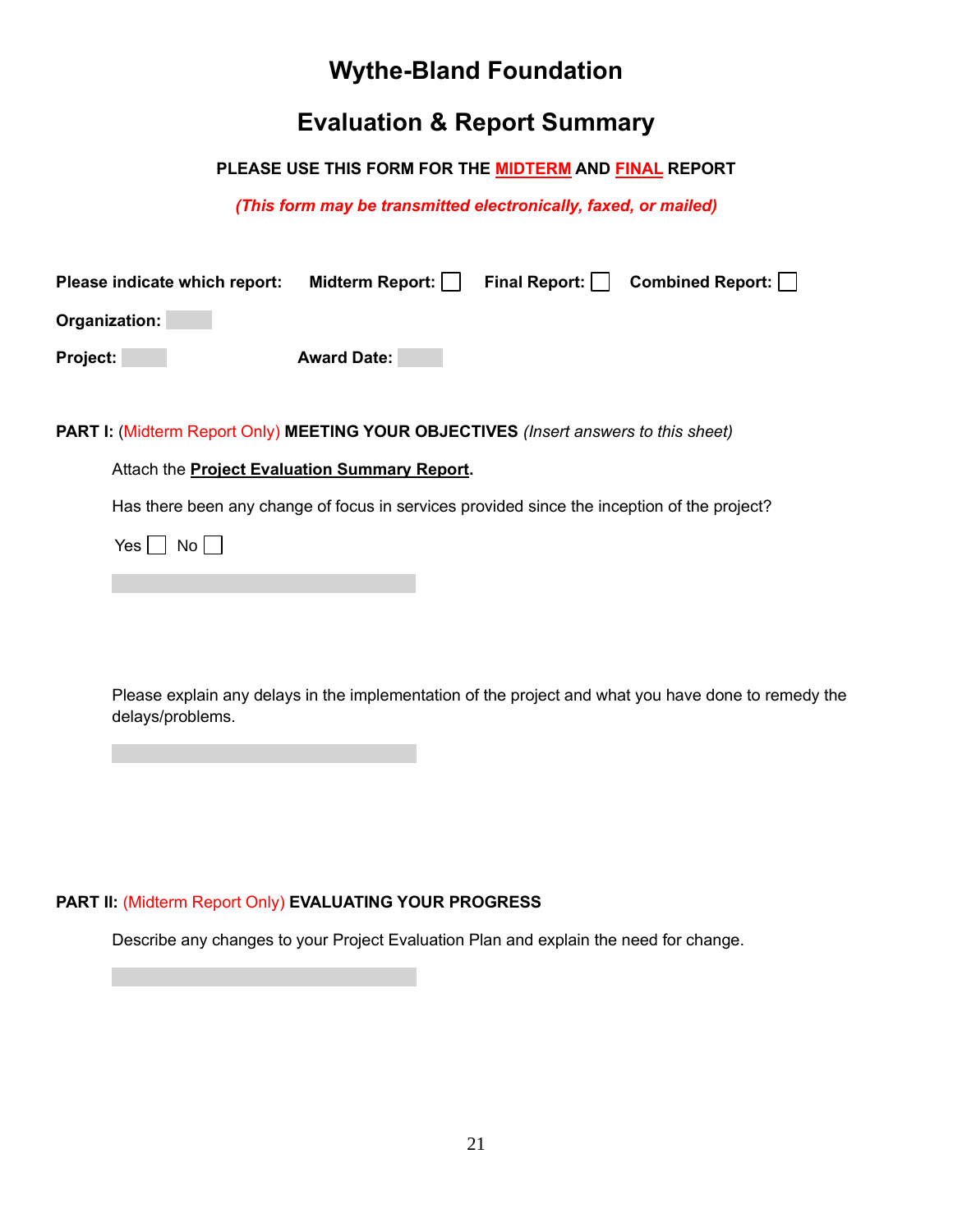### **PART III:** (Midterm and Final Report) **PROJECT DATA**

Organization: Date Submitted:

Project Name: **Award Period:** 

# **A. Individuals Served by Project**

|                                                                     | Mid-Term<br><b>Objective</b><br><b>Total</b> | Mid-Term<br><b>Actual</b><br><b>Total</b> | <b>Final</b><br><b>Objective</b><br><b>Total</b> | <b>Final</b><br><b>Actual</b><br><b>Total</b> |
|---------------------------------------------------------------------|----------------------------------------------|-------------------------------------------|--------------------------------------------------|-----------------------------------------------|
| 1. Unduplicated<br>individuals served by<br>project                 |                                              |                                           |                                                  |                                               |
| 2. Client<br>encounters/visits<br>provided by the<br>funded project |                                              |                                           |                                                  |                                               |

## **B. Other Encounters**

| <b>Type of Encounter</b> | <b>Target</b> | Number of<br><b>Encounters</b> | <b>Total</b> |
|--------------------------|---------------|--------------------------------|--------------|
|                          |               |                                |              |
|                          |               |                                |              |
|                          |               |                                |              |
|                          |               |                                |              |

Rate the level of success of your project on a scale of 1 to 10 with 1 being least successful and 10 being highly successful:

 $1 \square 2 \square 3 \square 4 \square 5 \square 6 \square 7 \square 8 \square 9 \square 10 \square$ 

**Explain Your Rating:**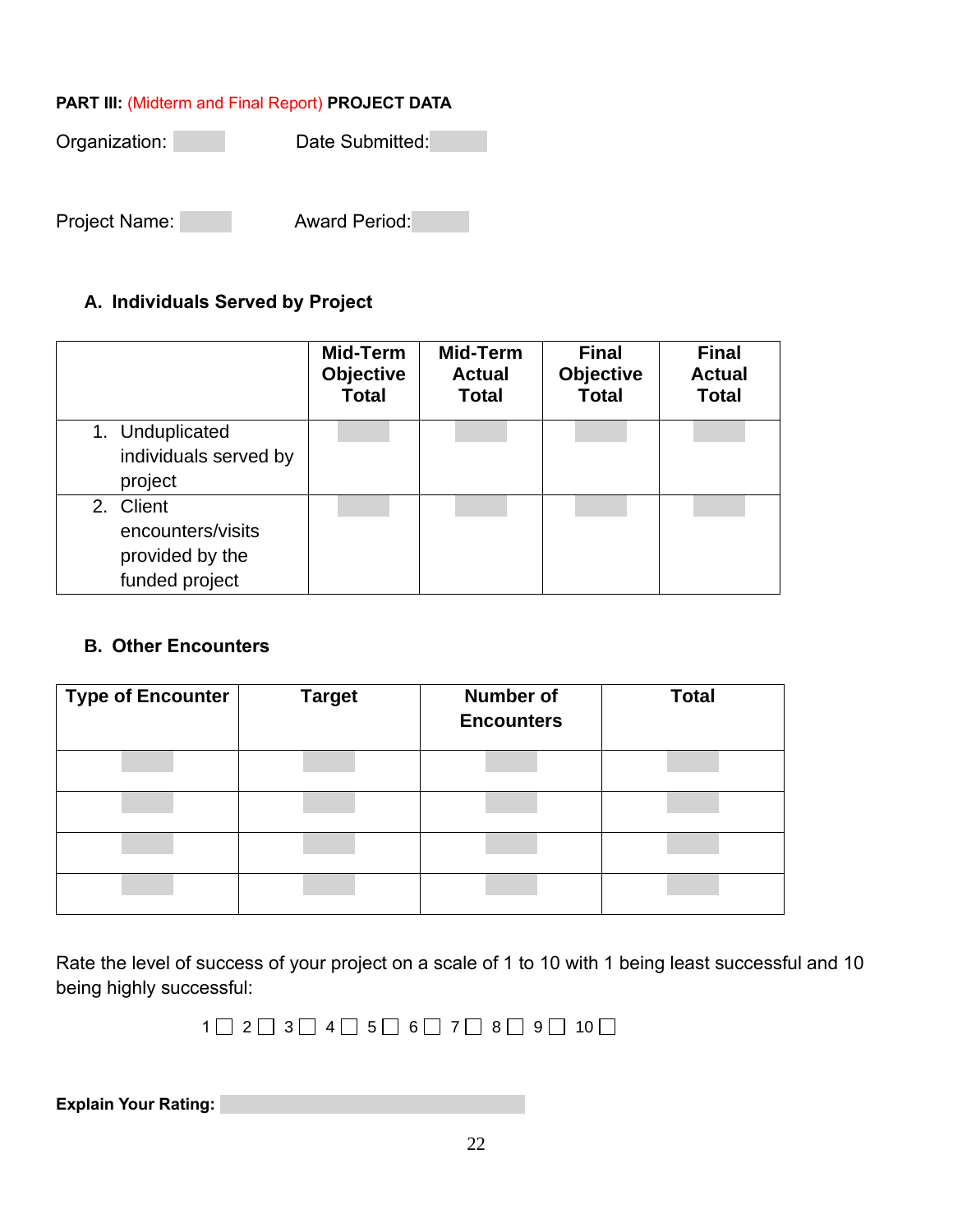# **Project Evaluation Summary Report**

GRANT DATE: AGENCY:

**Outcome Objectives Indicators/ Measures Target/ Benchmark Baseline Conditions/ Limitations Data Source/ Results & Comments** *Measurable result established for project What is being measured Degree of change expected Starting point or standard Criteria for inclusion; describe & define group or project Where data will come from & how/when collected Your results; brief comments on challenges/problems* 1. 2. 3. 4. 5.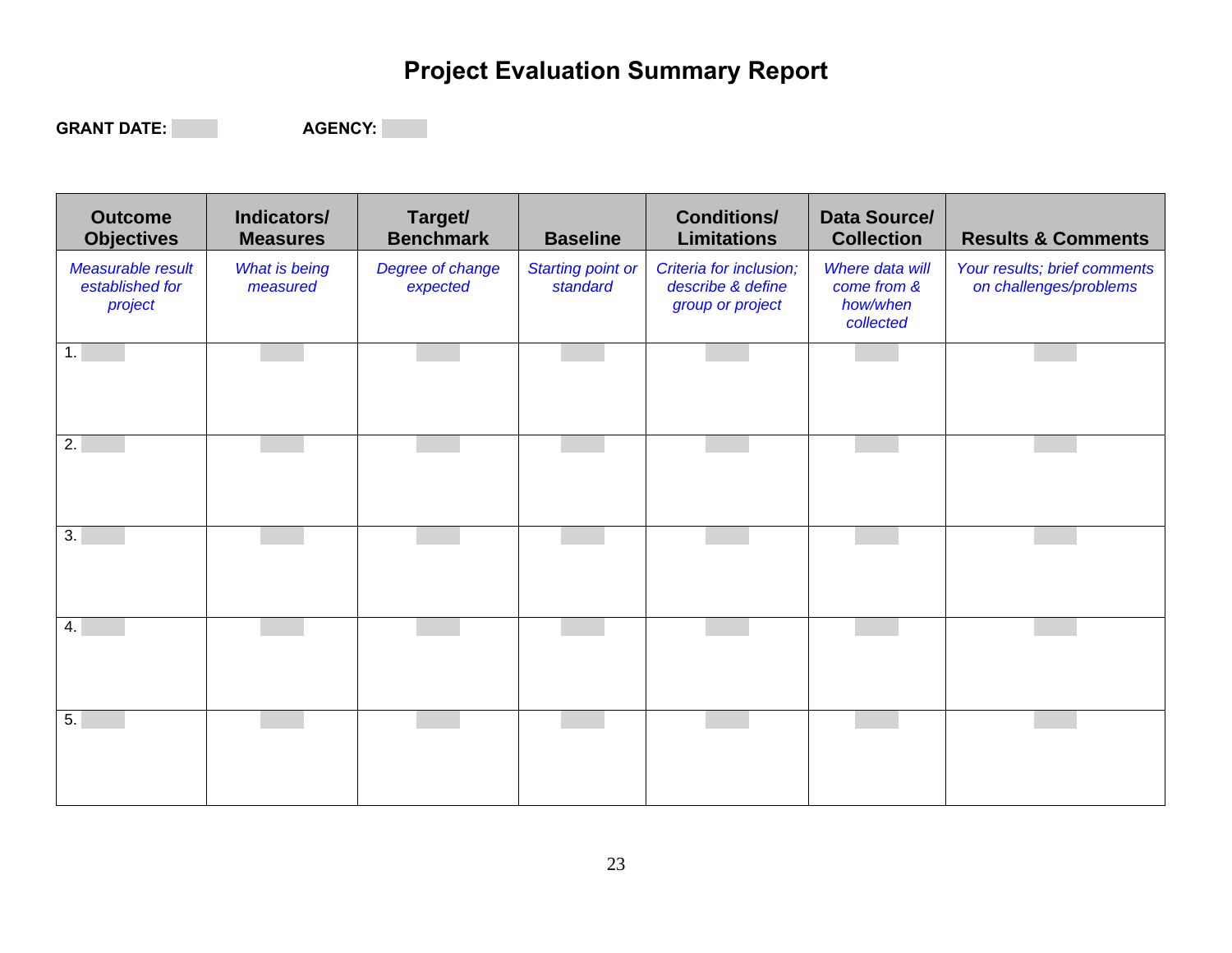## **NARRATIVE REPORT**

#### (Final Report Only)

The final narrative report should specifically describe the progress made toward reaching the goals of the project. General activity reports or summaries contained in an annual report do not fulfill this requirement. The narrative report should include, but not be limited to: a description of the project, how staff and volunteers were involved in carrying out the project activities, and the impact it had on project participants. To what extent were the project goals achieved. Any changes in the project's implementation and described in the original application should be documented, offering insight for the reason and how the project was impacted. How does the end result compare with the original project plan, in terms of quality, schedule and budget?

## **CERTIFYING THE INFORMATION**

We certify that the information contained in this progress report and all forms, narrative, and any attachments submitted with it are true and correct to the best of our knowledge. We understand that any willful manipulation of information or data will result in immediate discontinuation of funding from the Wythe-Bland Foundation.

*The Wythe-Bland Foundation requires that you certify your Midterm and Final Report by submitting an electronic signature. This signature consists of typing your name at the "Enter Electronic Signature" line and checking the "Signature Box"; thus, certifying the information contained in the report is accurate.* 

Enter Electronic Signature: \* \* Signature Box  $\Box$ 

Date: